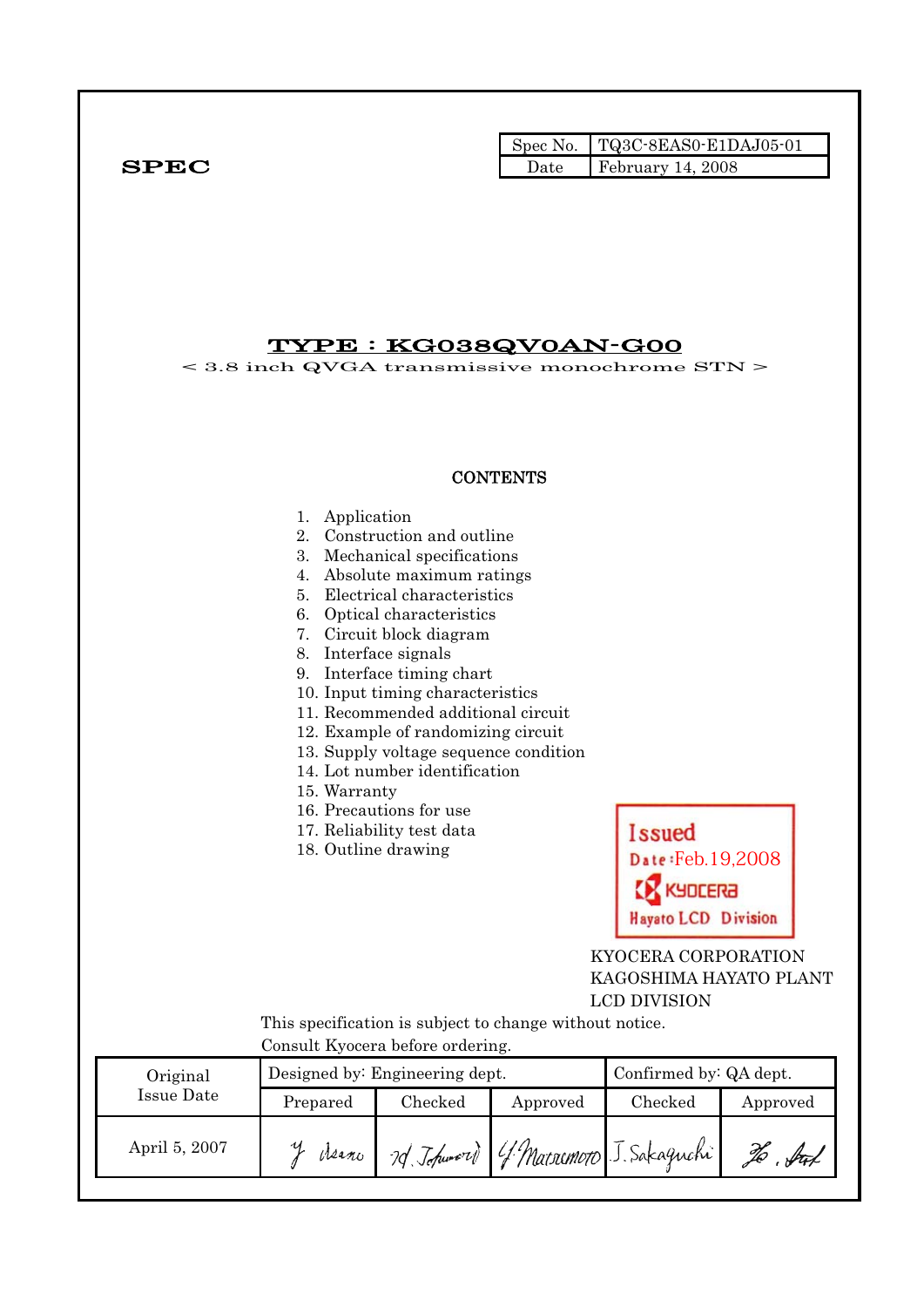| Spec No. |                       | Part No.       | Page |
|----------|-----------------------|----------------|------|
|          | TQ3C-8EAS0-E1DAJ05-01 | KG038QV0AN-G00 |      |

# Warning

- 1. This Kyocera LCD module has been specifically designed for use only in electronic devices and industrial machines in the area of audio control, office automation, industrial control home appliances, etc. The module should not be used in applications where the highest level of safety and and reliability are required and module failure or malfunction of such module results in physical harm or loss of life, as well as enormous damage or loss. Such fields of applications include, without limitation, medical, aerospace, communications infrastructure, atomic energy control. Kyocera expressly disclaims any and all liability resulting in any way to the use of the module In such applications.
- 2. Customer agrees to indemnity, defend and hold Kyocera harmless from and against any and all actions, claims, damages, liabilities, awards, costs, and expenses, including legal expenses, resulting from or arising out of Customer's use, or sale for use, or Kyocera modules in applications.

# Caution

1. Kyocera shall have the right, which Customer hereby acknowledges, to immediately scrap or destroy tooling for Kyocera modules for which no Purchase Orders have been received from the Customer in a two-year period.

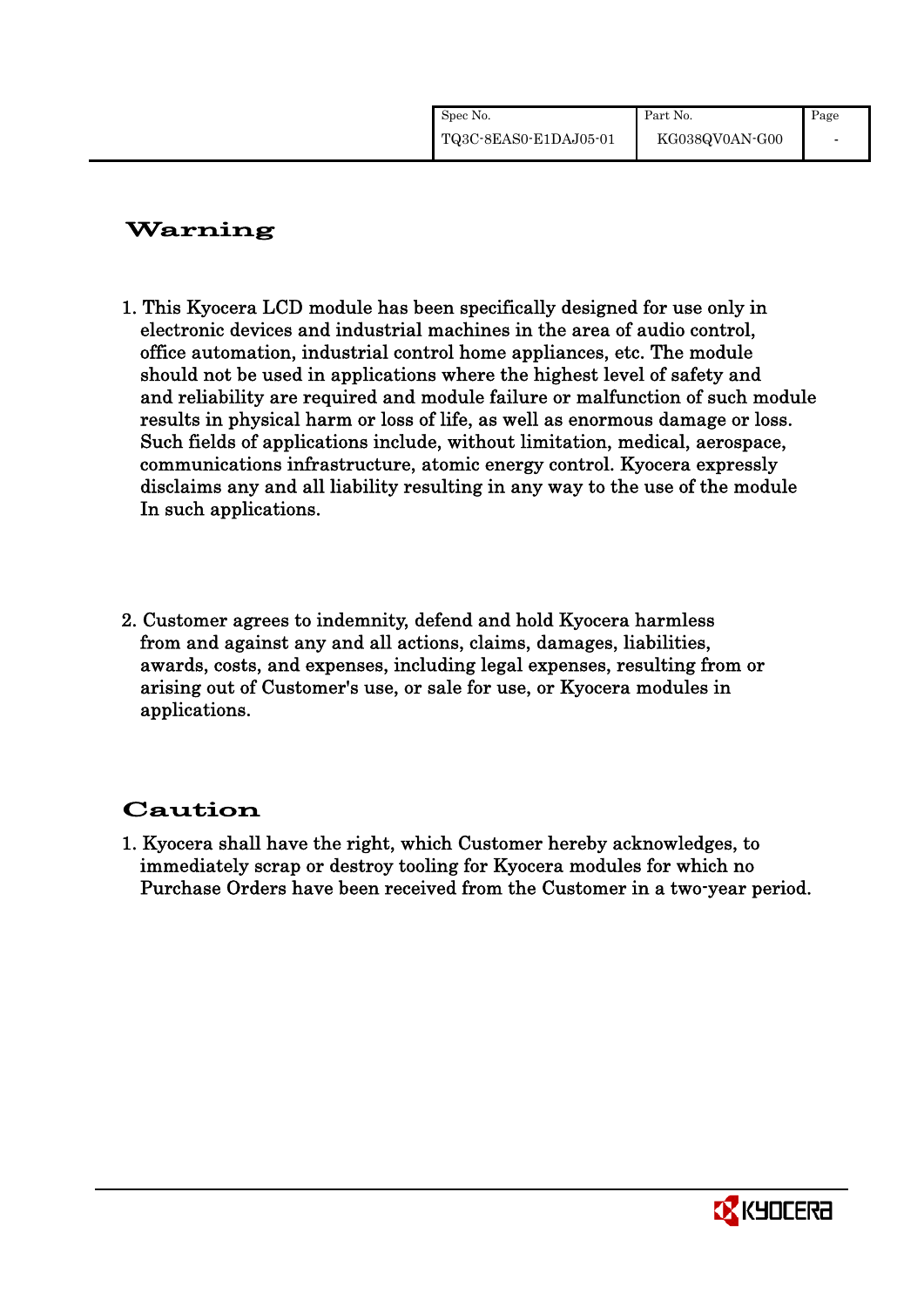|         |               |            |  | Spec No.                        |                                                                                | Part No.                 |                |      |
|---------|---------------|------------|--|---------------------------------|--------------------------------------------------------------------------------|--------------------------|----------------|------|
|         |               |            |  |                                 | TQ3C-8EAS0-E1DAJ05-01                                                          |                          | KG038QV0AN-G00 | Page |
|         |               |            |  |                                 | Revision record                                                                |                          |                |      |
|         |               |            |  | Designed by : Engineering dept. |                                                                                | Confirmed by $:QA$ dept. |                |      |
|         | Date          | Prepared   |  | Checked                         | Approved                                                                       | Checked                  | Approved       |      |
|         | Feb. 14, 2008 |            |  |                                 | y deeno 7d. Johnnord (1 Marsomoro J. Sakaguchi 26. Auf                         |                          |                |      |
| Rev.No. | Date          | $\rm Page$ |  |                                 | $\label{eq:2} \textbf{Descriptions}$                                           |                          |                |      |
| 01      | Feb. 14, 2008 | 10         |  |                                 | 10. Input timing characteristics<br>$\sim$ Change "tLRDR" $\rightarrow$ "tLDD" |                          |                |      |
|         |               |            |  |                                 |                                                                                |                          |                |      |
|         |               |            |  |                                 |                                                                                |                          |                |      |
|         |               |            |  |                                 |                                                                                |                          |                |      |
|         |               |            |  |                                 |                                                                                |                          |                |      |
|         |               |            |  |                                 |                                                                                |                          |                |      |
|         |               |            |  |                                 |                                                                                |                          |                |      |
|         |               |            |  |                                 |                                                                                |                          |                |      |
|         |               |            |  |                                 |                                                                                |                          |                |      |

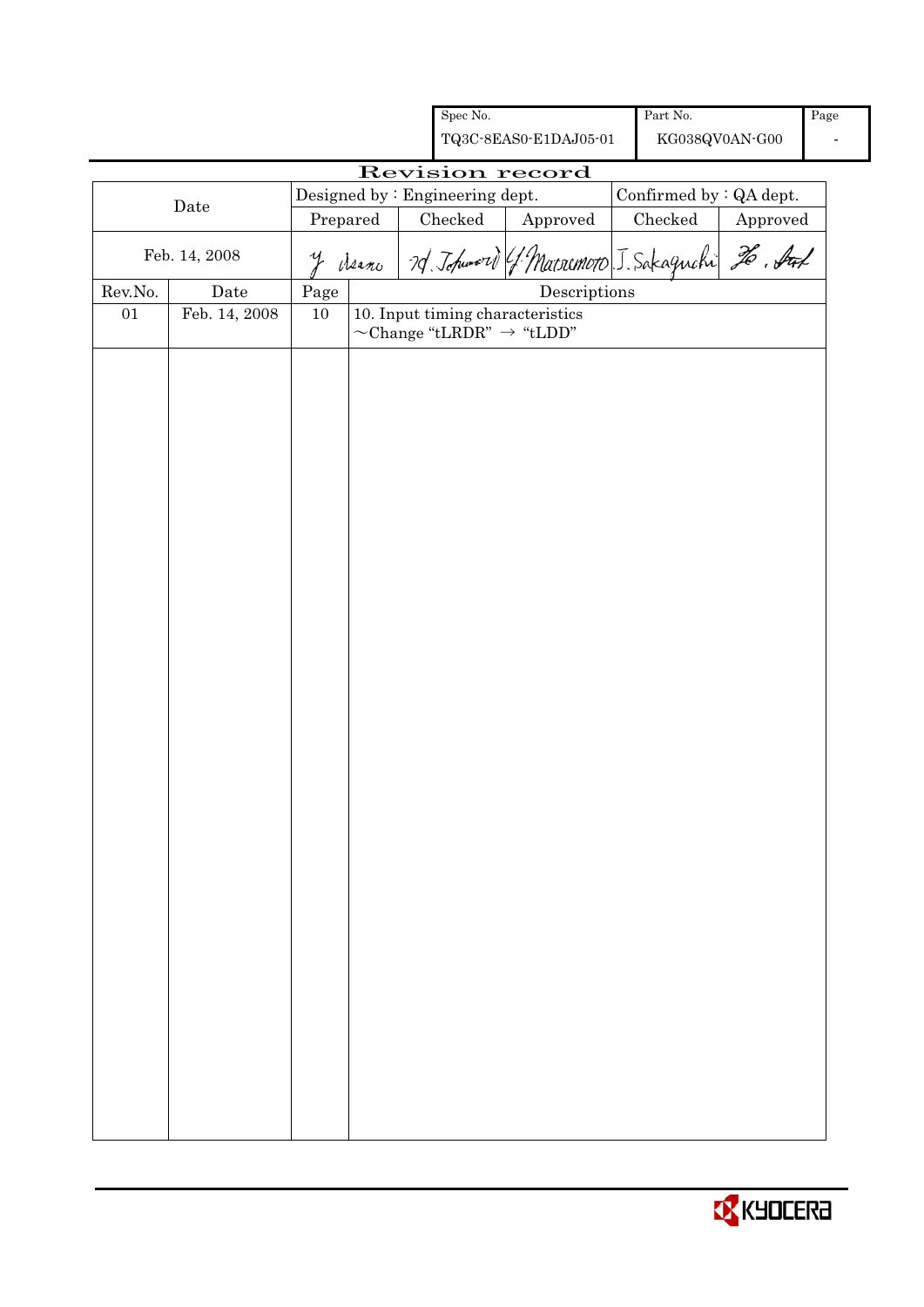## 1. Application

This document defines the specification of KG038QV0AN-G00. (RoHS Compliant)

#### 2. Construction and outline

| LCD.               | : Transmissive monochrome dot matrix type STN |
|--------------------|-----------------------------------------------|
| Duty ratio         | $\therefore$ 1/240 duty                       |
| Backlight system   | :None                                         |
| Polarizer          | $\therefore$ Glare treatment                  |
| Additional circuit | :None                                         |

## 3. Mechanical specifications

| <b>Item</b>            | Specification                                                                                  | Unit |
|------------------------|------------------------------------------------------------------------------------------------|------|
| Outline dimensions     | $102 \text{ (W)} \times 76 \text{ (H)} \times 2.6 \text{ (D)}$<br>*(FPC and Boss not included) | mm   |
| Active area            | $76.78 \ (W) \times 57.58 \ (H)$<br>(9.6cm / 3.8 inch (Diagonal))                              | mm   |
| Effective viewing area | $78.8$ (W) $\times$ 59.6 (H)                                                                   | mm   |
| Dot format             | $320 \text{ (W)} \times 240 \text{ (H)}$                                                       | dot  |
| Dot size               | $0.22 \text{ (W)} \times 0.22 \text{ (H)}$                                                     | mm   |
| Dot pitch              | $0.24$ (W) $\times$ 0.24 (H)                                                                   | mm   |
| $*1$<br>Base color     | Normally Black                                                                                 |      |
| Mass                   | (30)                                                                                           | g    |

\*1 Due to the characteristics of the LCD material, the color varies with environmental temperature.

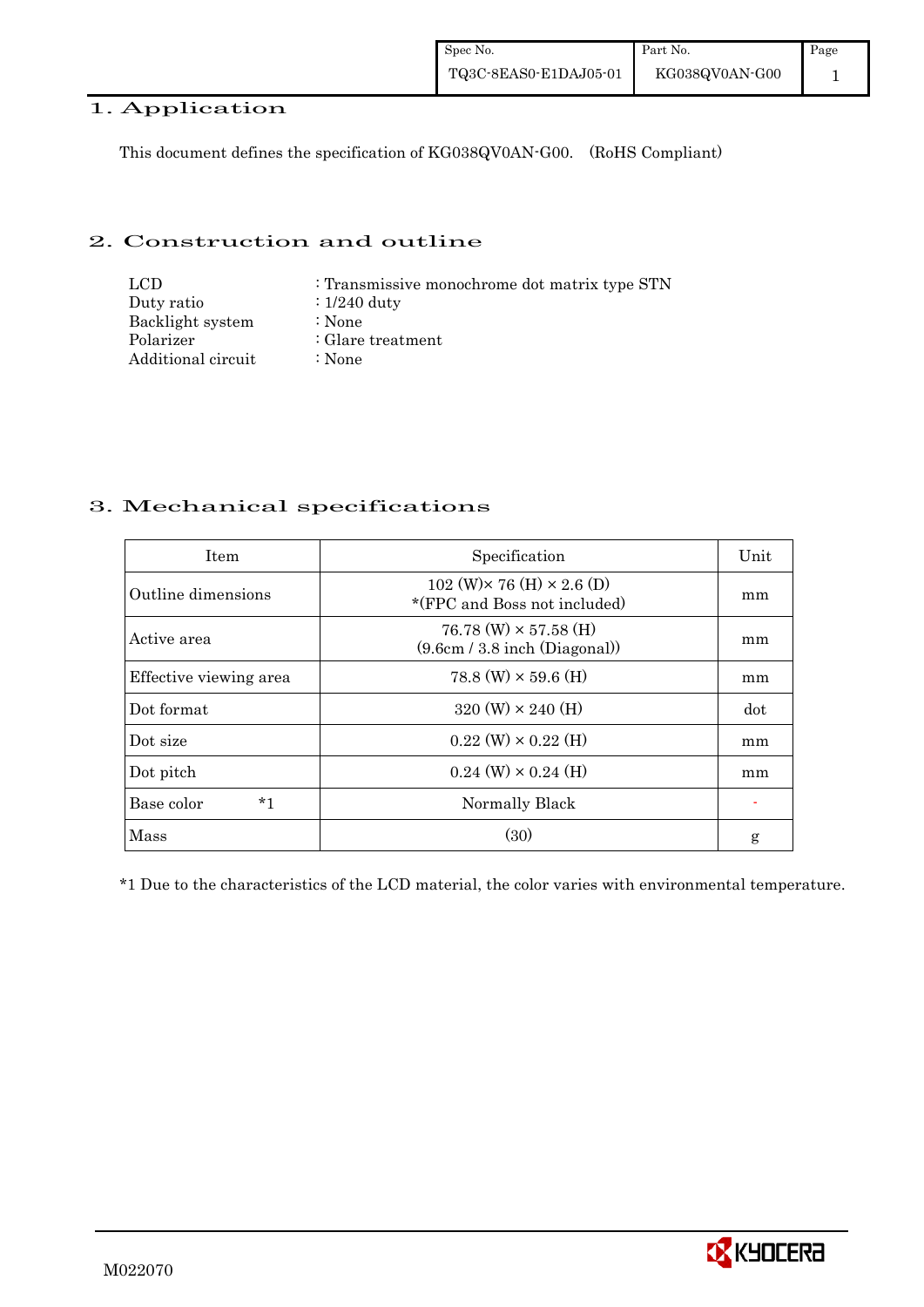#### 4. Absolute maximum ratings

4-1. Electrical absolute maximum ratings

| Item                           | Symbol                  | Min.                     | Max.         | Unit |
|--------------------------------|-------------------------|--------------------------|--------------|------|
| Supply voltage for logic       | $\rm V_{DD}$            |                          | 7.0          |      |
| Supply voltage for LCD driving | V0-V5                   |                          | 32.0         |      |
| $*1$<br>Input signal voltage   | $\rm V_{IN}$            |                          | $\rm V_{DD}$ |      |
| FRM frequency                  | <b>f</b> <sub>FRM</sub> | $\overline{\phantom{0}}$ | 150          | Hz   |

#### \*1 Input signal : FRM, LOAD, CP, DISP, D0~D3

4-2. Environmental absolute maximum ratings

| Item                  |         | Symbol                  | Min.  | Max.    | Unit      |
|-----------------------|---------|-------------------------|-------|---------|-----------|
| Operating temperature | $*1$    | Top                     | 0     | 60      | $\circ$ C |
| Storage temperature   | $*_{2}$ | <b>T</b> <sub>STO</sub> | $-20$ | 60      | $\circ$ C |
| Operating humidity    | $*3$    | $H_{OP}$                | 10    | $*_{4}$ | %RH       |
| Storage humidity      | $*3$    | <b>H</b> <sub>sto</sub> | 10    | $*_{4}$ | %RH       |
| Vibration             |         | $\blacksquare$          | $*5$  | $*5$    |           |
| Shock                 |         | $\blacksquare$          | $*5$  | *5      |           |

\*1 Operating temperature means a temperature which operation shall be guaranteed. Since display performance is evaluated at 25°C, another temperature range should be confirmed.

\*2 Temp. =  $-20^{\circ}$ C $<$ 48h, Temp. =  $60^{\circ}$ C $<$ 168h

 Store LCD panels at normal temperature/humidity. Keep them free from vibration and shock. An LCD panel that is kept at a low or a high temperature for a long time can be defective due to other conditions, even if the low or high temperature satisfies the standard.

(Please refer to "Precautions for use" for details.)

- \*3 Non-condensing
- \*4 Temp.≦40°C, 85%RH Max.

Temp.>40°C, Absolute humidity shall be less than 85%RH at 40°C.

\*5 Confirm the problem doesn't occur on your divice and your condition for the vibration and the shock.

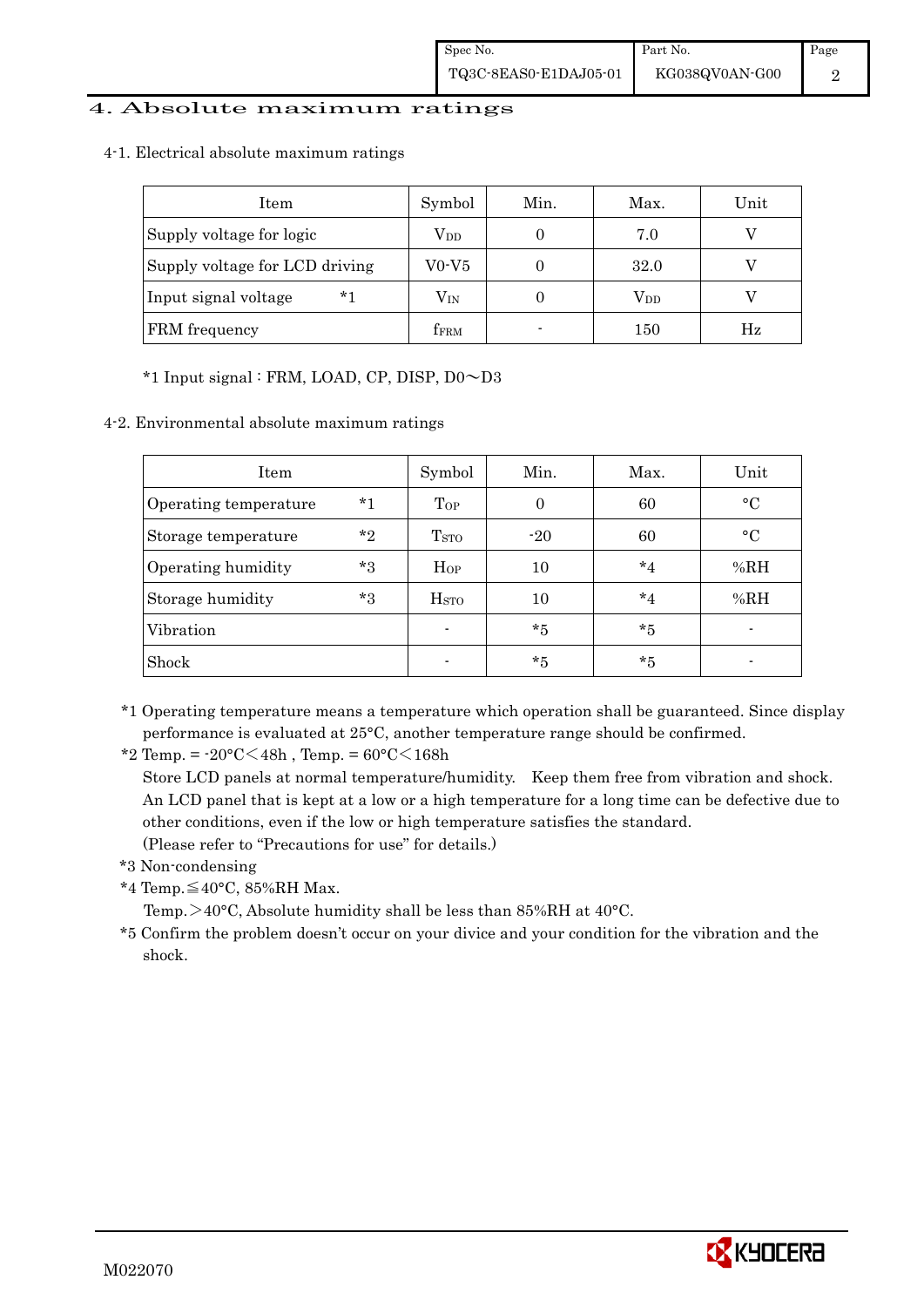#### 5. Electrical characteristics

 $5-1.$  V<sub>DD</sub> =  $5.0V$ 

| $V_{DD}$ = +5.0V±5%, Temp. = 0 $\sim$ 60°C |                       |                |                    |      |                    |                           |
|--------------------------------------------|-----------------------|----------------|--------------------|------|--------------------|---------------------------|
| Item                                       | Symbol                | Condition      | Min.               | Typ. | Max.               | Unit                      |
| Supply voltage for logic                   | $\rm V_{DD}$          |                | 4.75               | 5.00 | 5.25               | $\boldsymbol{\mathrm{V}}$ |
|                                            |                       | $0^{\circ}$ C  | 22.4               | 23.4 | 24.4               | $\rm V$                   |
| Supply voltage for LCD driving<br>$*1, *2$ | $V_{op} =$<br>$V0-V5$ | $25^{\circ}$ C | 21.8               | 22.8 | 23.8               | $\rm V$                   |
|                                            |                       | $60^{\circ}$ C | 20.9               | 21.9 | 22.9               | $\boldsymbol{\mathrm{V}}$ |
| Input signal voltage                       |                       | "High" level   | 0.8V <sub>DD</sub> |      | $\rm V_{DD}$       | $\ensuremath{\mathbf{V}}$ |
| $(FRM, LOAD, CP, DISP, D0 \sim D3)$        | $V_{IN}$              | "Low" level    | $\Omega$           |      | 0.2V <sub>DD</sub> | $\boldsymbol{\mathrm{V}}$ |
| Input current                              | $I_{IN}$              | Input signal   | $-100$             |      | 100                | $\mu$ A                   |
| Clock frequency                            | $f_{\rm CP}$          |                |                    |      | 7.14               | MHz                       |
| $*3$<br>Frame frequency                    | $f_{\rm FRM}$         |                | 70                 | 75   | 80                 | Hz                        |
| $*_{4}$<br>Randomizing frequency           | DF                    |                | 300                |      | 800                | Hz                        |
| Current consumption for logic              | I <sub>DD</sub>       | $*5$           |                    | 24   | 31                 | mA                        |
| Power consumption                          | P <sub>DISP</sub>     |                |                    | 120  | 155                | mW                        |

- \*1 Maximum contrast ratio is obtained by adjusting the LCD supply voltage ( $V_{OP} = V_0 V_0$ ) for driving the LCD.
- \*2 Frame frequency :  $f_{\text{FRM}}$  =  $75\text{Hz}$
- \*3 In consideration of display quality, it is recommended that frame frequency be set in the range of 70-80Hz. When you have to use higher frame and clock frequencies, confirm the LCD's performance and quality prior to finalizing the frequency value. Generally, as frame and clock frequencies become higher current consumption increases and display quality will degrade.
- \*4 It is recommended that randomizing frequency be set in the range of 300-800Hz. At finalizing the frequency, confirm with actual tests that phenomena like flickering and/or horizontal lines do not appear on screen.
- \*5 Current consumption for logic is a numerical value when measuring it by using our standard circuit under the following condition.

\*6 Display pattern:

 $V_{\text{DD}} = 5.0 \text{V}, V_{\text{OP}} = 22.8 \text{V} (\text{V0-V5}), f_{\text{FRM}} = 75 \text{Hz}, f_{\text{CP}} = 1.44 \text{MHz}, \text{Temp.} = 25 \text{°C}$  1 2 3 4 5 6・・・・・・・・・・・・・・ 320(dot) 1 2 3 : : : 239 □□□□□□□□□□□□□□□□□□□□□□ 240 (dot) □□□□□□□□□□□□□□□□□□□□ ■■■■■■■■■■■■■■■■■■■■ □□□□□□□□□□□□□□□□□□□□ ■■■■■■■■■■■■■■■■■■■■ □□□□□□□□□□□□□□□□□□□□ ■■■■■■■■■■■■■■■■■■■■ ■■■■■■■■■■■■■■■■■■■■

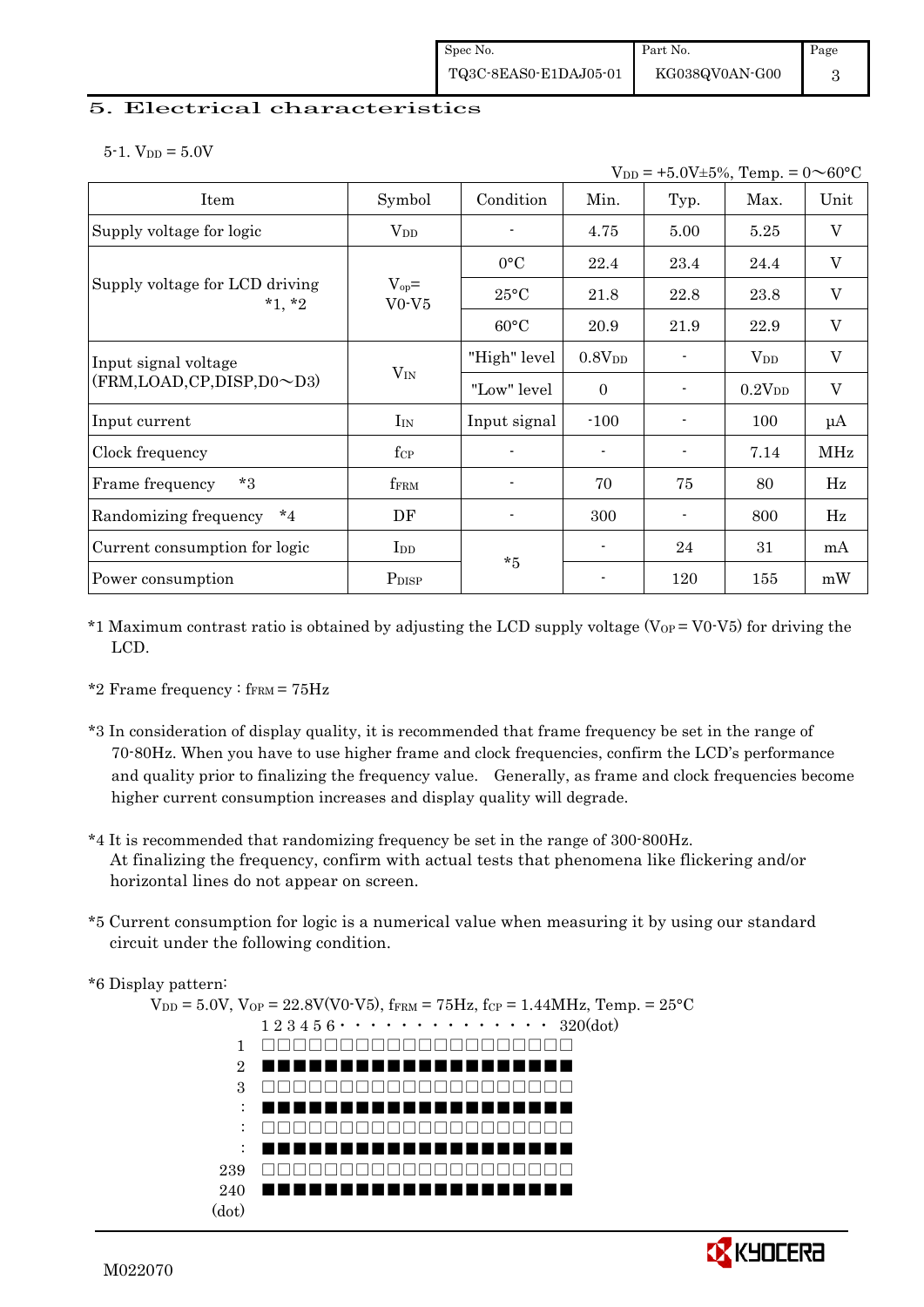Spec No. TQ3C-8EAS0-E1DAJ05-01 Part No.

KG038QV0AN-G00

Page 4

|  | $5-2.$ V <sub>DD</sub> = $3.3V$ |  |
|--|---------------------------------|--|
|--|---------------------------------|--|

 $V_{DD}$  =+3.3V±0.3V,  $T_{\text{om}} = 0 \approx 60$ °C

| $V_{\text{DD}} = 0.3 V_{\text{+}}0.3 V_{\text{+}}$ . Temp. $= 0.70 V_{\text{+}}$ |                       |                |                    |      |                    |                           |  |
|----------------------------------------------------------------------------------|-----------------------|----------------|--------------------|------|--------------------|---------------------------|--|
| Item                                                                             | Symbol                | Condition      | Min.               | Typ. | Max.               | Unit                      |  |
| Supply voltage for logic                                                         | $\rm V_{DD}$          |                | 3.0                | 3.3  | 3.6                | $\mathbf{V}$              |  |
|                                                                                  |                       | $0^{\circ}C$   | 22.4               | 23.4 | 24.4               | $\boldsymbol{\mathrm{V}}$ |  |
| Supply voltage for LCD driving<br>$*1, *2$                                       | $V_{OP} =$<br>$V0-V5$ | $25^{\circ}$ C | 21.8               | 22.8 | 23.8               |                           |  |
|                                                                                  |                       | $60^{\circ}$ C | 20.9               | 21.9 | 22.9               | $\mathbf{V}$              |  |
| Input signal voltage                                                             |                       | "High" level   | 0.8V <sub>DD</sub> |      | $V_{DD}$           | V                         |  |
| $(FRM, LOAD, CP, DISP, D0 \sim D3)$                                              | $V_{IN}$              | "Low" level    | $\Omega$           |      | 0.2V <sub>DD</sub> | $\mathbf V$               |  |
| Input current                                                                    | $\rm{I}_{\rm{IN}}$    | Input signal   | $-100$             |      | 100                | μA                        |  |
| Clock frequency                                                                  | $f_{\rm CP}$          |                |                    |      | 7.14               | MHz                       |  |
| $*3$<br>Frame frequency                                                          | $f_{\rm FRM}$         |                | 70                 | 75   | 80                 | Hz                        |  |
| Randomizing frequency<br>$*_{4}$                                                 | DF                    |                | 300                |      | 800                | $_{\rm Hz}$               |  |
| Current consumption for logic                                                    | $\operatorname{Ind}$  | $*5$           |                    | 34   | 44                 | mA                        |  |
| Power consumption                                                                | P <sub>DISP</sub>     |                |                    | 112  | 145                | mW                        |  |

- \*1 Maximum contrast ratio is obtained by adjusting the LCD supply voltage ( $V_{OP} = V_0 V_0$ ) for driving the LCD.
- \*2 Frame frequency :  $f_{\text{FRM}} = 75 \text{Hz}$
- \*3 In consideration of display quality, it is recommended that frame frequency be set in the range of 70-80Hz. When you have to use higher frame and clock frequencies, confirm the LCD's performance and quality prior to finalizing the frequency value. Generally, as frame and clock frequencies become higher current consumption increases and display quality will degrade.
- \*4 It is recommended that randomizing frequency be set in the range of 300-800Hz. At finalizing the frequency, confirm with actual tests that phenomena like flickering and/or horizontal lines do not appear on screen.
- \*5 Current consumption for logic is a numerical value when measuring it by using our standard circuit under the following condition.
- \*6 Display pattern:

 $V_{DD} = 3.3V$ ,  $V_{OP} = 22.8V(V0-V5)$ ,  $f_{FRM} = 75Hz$ ,  $f_{CP} = 1.44MHz$ ,  $Temp. = 25°C$  $1\ 2\ 3\ 4\ 5\ 6\ \cdot\ \cdot\ \cdot\ \cdot\ \cdot\ \cdot\ \cdot\ \cdot\ \cdot\ \cdot\ \cdot\ 320(dot)$ 1 □□□□□□□□□□□□□□□□□□□□ 2 3 : : : 239 □□□□□□□□□□□□□□□□□□□□□□ 240 (dot) ■■■■■■■■■■■■■■■■■■■■ □□□□□□□□□□□□□□□□□□□□ ■■■■■■■■■■■■■■■■■■■■ □□□□□□□□□□□□□□□□□□□□ ■■■■■■■■■■■■■■■■■■■■ ■■■■■■■■■■■■■■■■■■■■

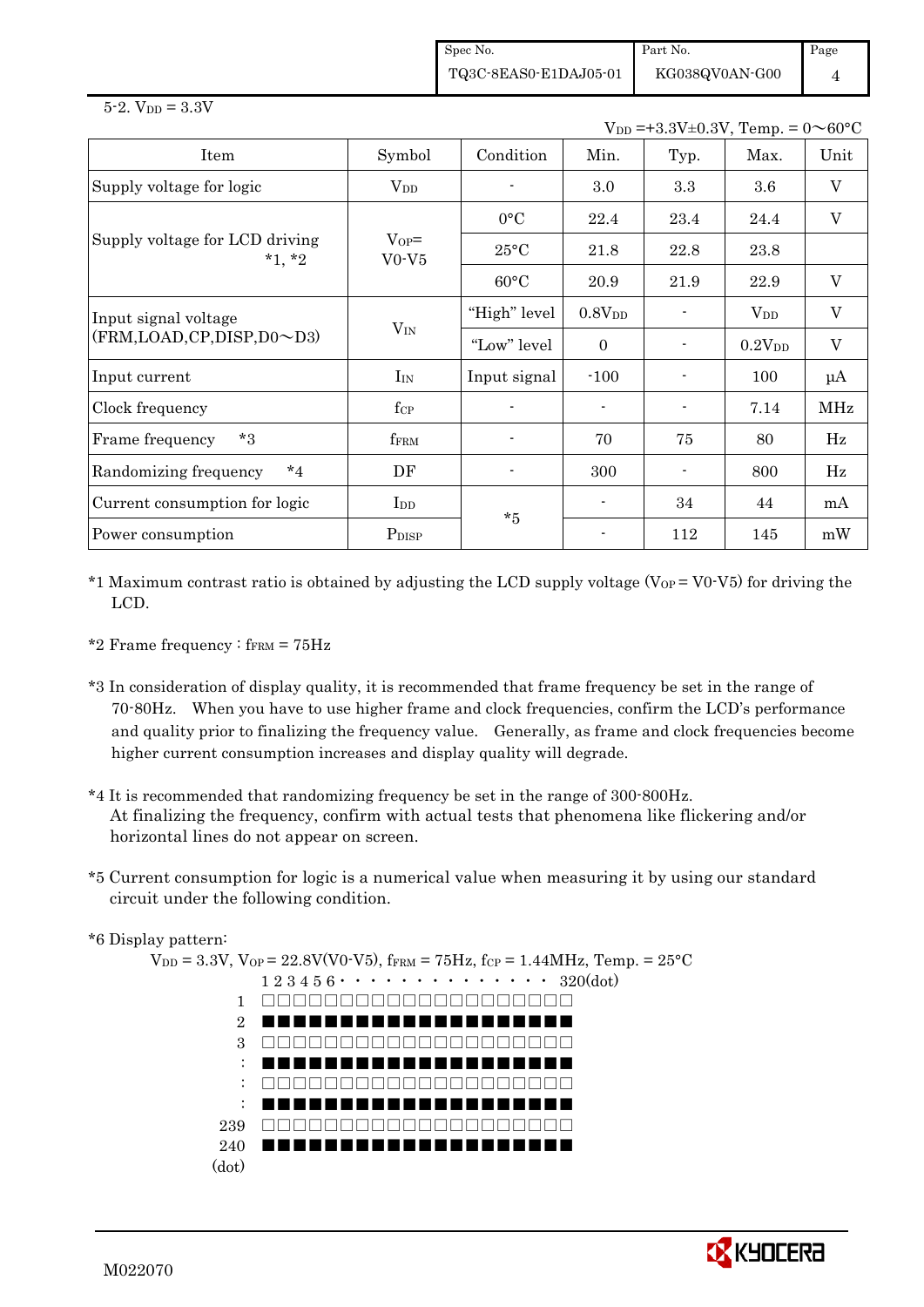Spec No. TQ3C-8EAS0-E1DAJ05-01 Part No. KG038QV0AN-G00

Page 5

# 6. Optical characteristics

Measuring spot =  $\phi$  6.0mm, Temp. = 25°C

| Item                |      | Symbol         | Condition                   | Min.<br>Typ. |      | Max.                     | Unit           |  |
|---------------------|------|----------------|-----------------------------|--------------|------|--------------------------|----------------|--|
|                     | Rise | $\tau_r$       | $\theta = \phi = 0^{\circ}$ |              | 380  | 480                      | ms             |  |
| Response time       | Down | T d            | $\theta = \phi = 0^{\circ}$ |              | 120  | 220                      | ms             |  |
|                     |      | $\theta$ upper |                             |              | 20   | ۰                        |                |  |
|                     |      | $\theta$ lower | $CR \geq 2$                 |              | 40   | $\blacksquare$           | deg.           |  |
| Viewing angle range |      | $\phi$ left    |                             |              | 45   |                          |                |  |
|                     |      | $\phi$ RIGHT   |                             |              | 45   | $\overline{\phantom{a}}$ | deg.           |  |
| Contrast ratio      |      | CR             | $\theta = \phi = 0^{\circ}$ | 20           | 40   | $\blacksquare$           | $\blacksquare$ |  |
| Transmissivity      |      | τ              | $\blacksquare$              | 16.0         | 20.0 | $\blacksquare$           | $\%$           |  |

Optimum contrast is obtained by adjusting the LCD driving voltage  $(V_{OP})$  while at the viewing angle of  $\theta = \phi = 0^{\circ}$ .

6-1. Definition of contrast ratio

 $CR(Contrast ratio) =$  Brightness with all pixels "White" Brightness with all pixels "Black"

6-2. Definition of VOP



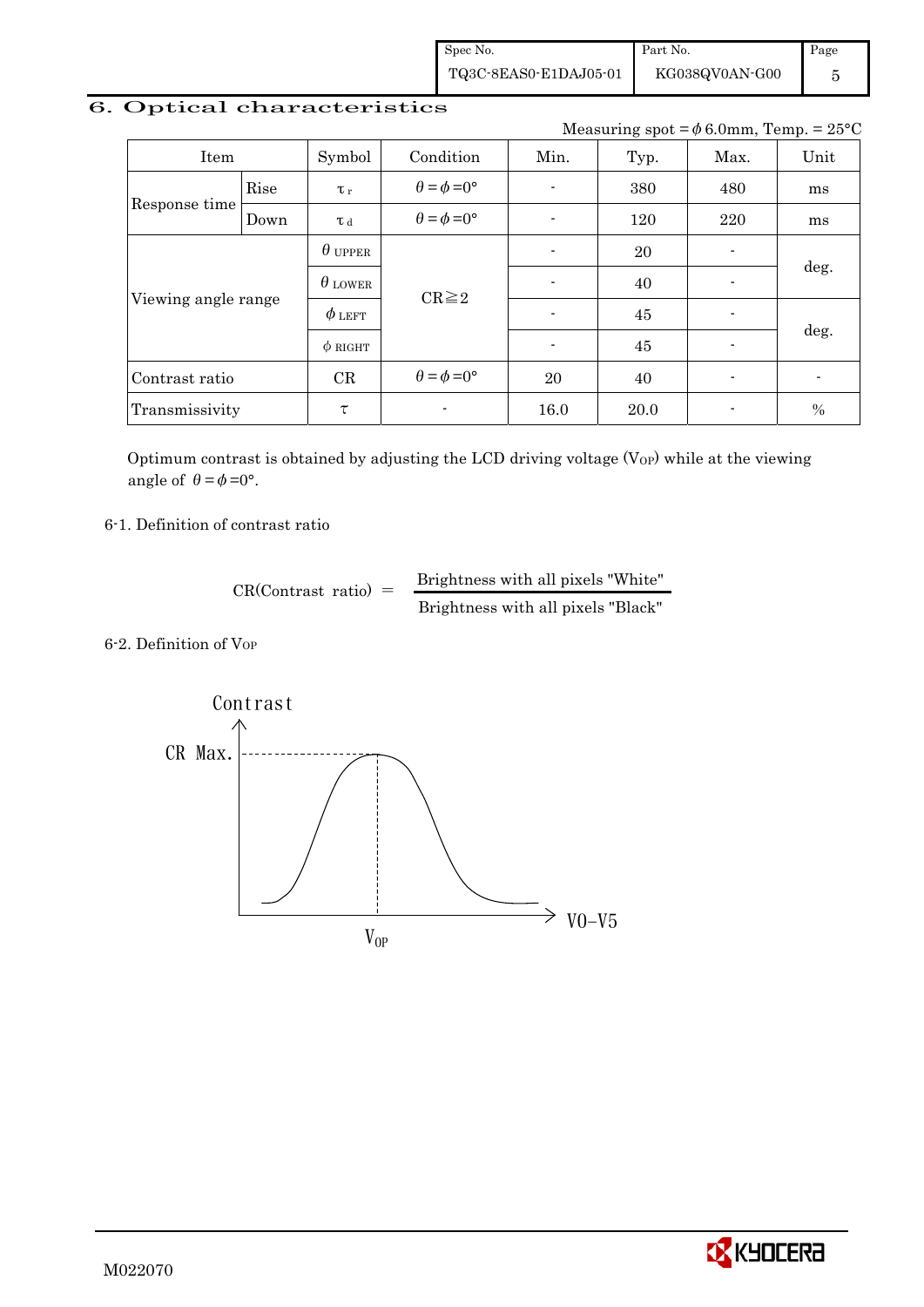6







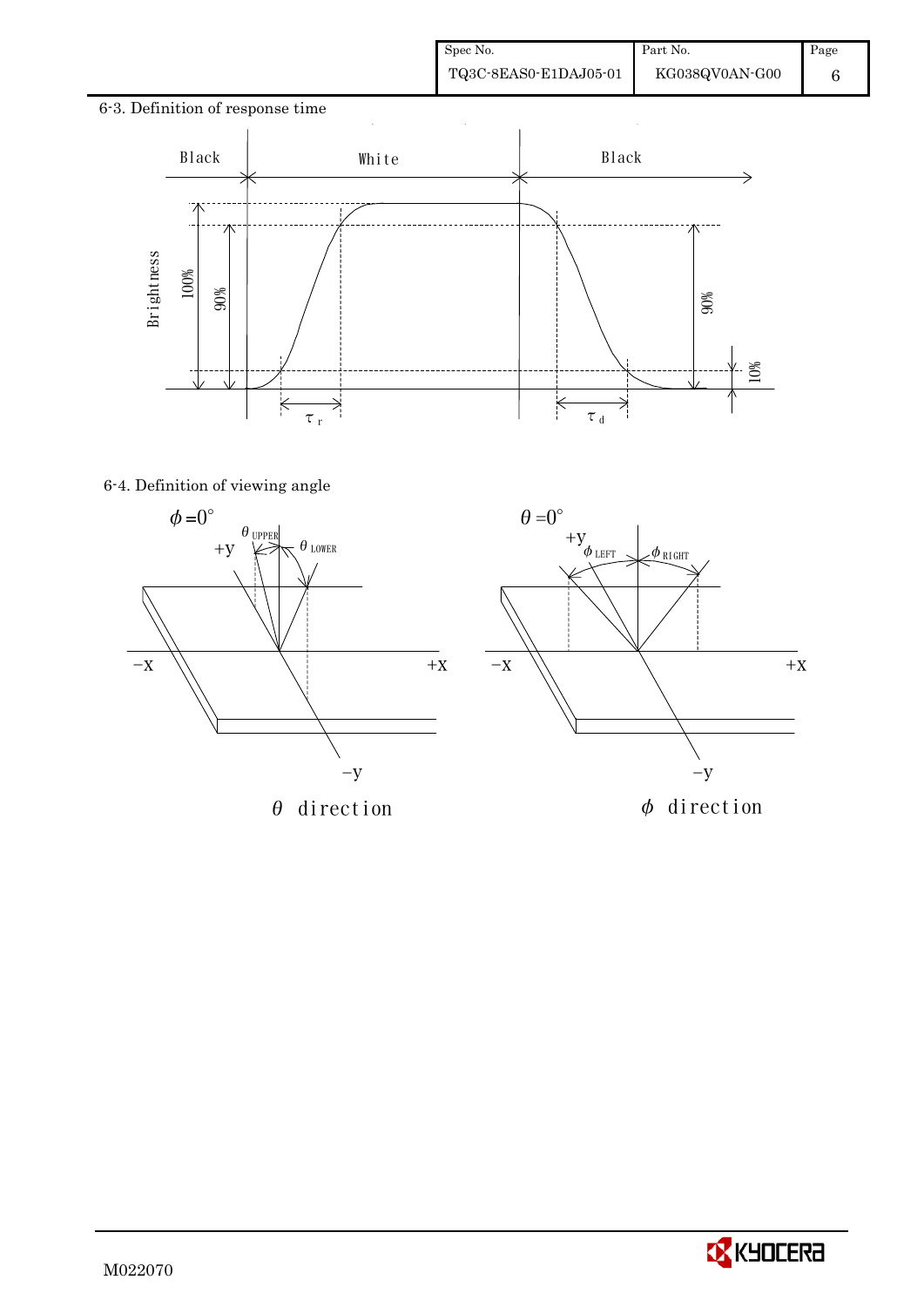# 7. Circuit block diagram



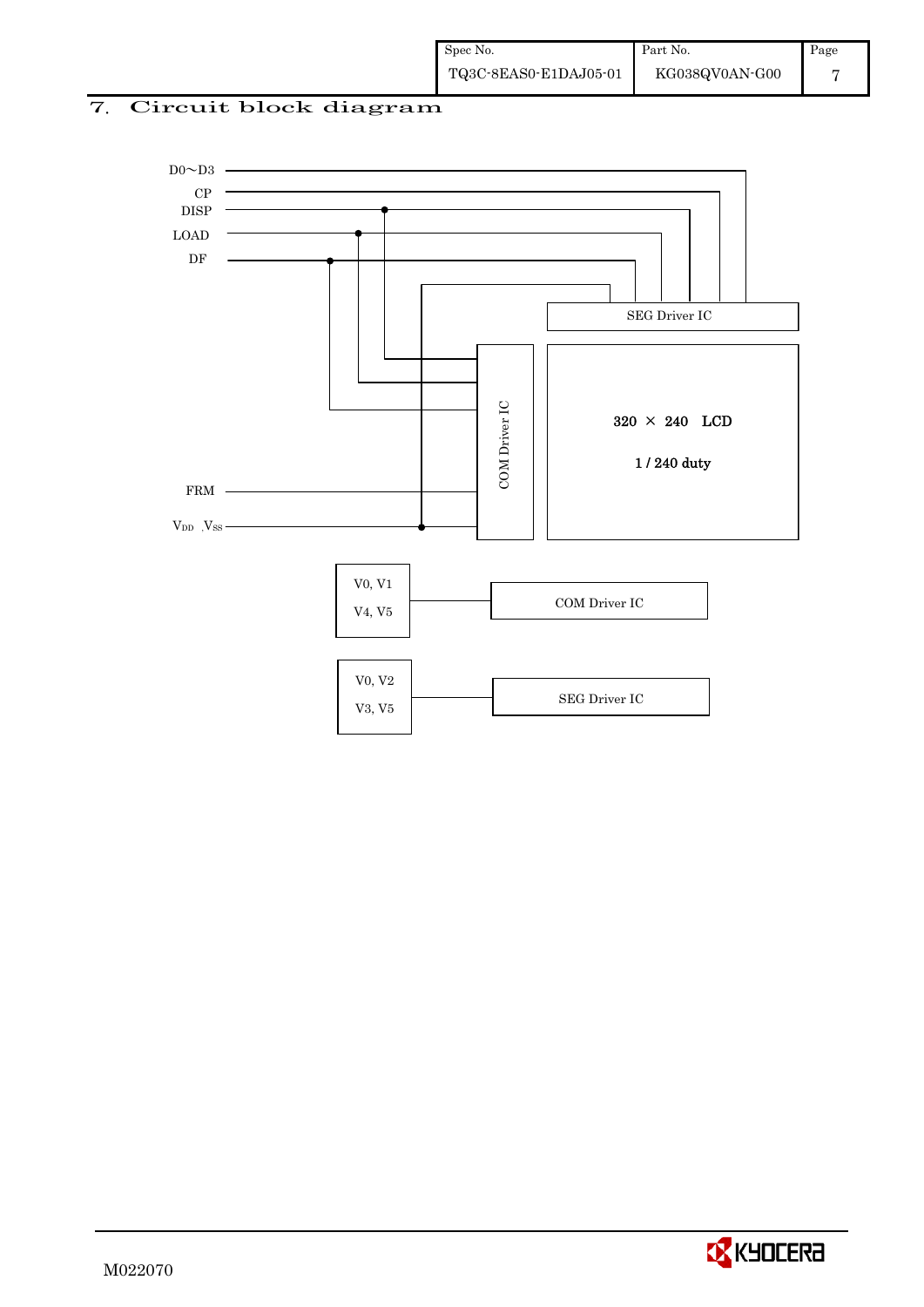#### 8. Interface signals

| No.              | Symbol         | $\label{eq:2} \textbf{Description}$          | Level                             |
|------------------|----------------|----------------------------------------------|-----------------------------------|
| $\mathbf{1}$     | ${\rm FRM}$    | Synchronous signal for driving scanning line | H                                 |
| $\overline{2}$   | <b>LOAD</b>    | Data signal latch clock                      | $H\to L$                          |
| $\boldsymbol{3}$ | ${\cal CP}$    | Data signal shift clock                      | $H\to L$                          |
| $\overline{4}$   | <b>DISP</b>    | Display control signal                       | H(ON), L(OFF)                     |
| $\bf 5$          | $V_{DD}$       | Power supply for logic                       |                                   |
| $\,6\,$          | NC             | No connect                                   |                                   |
| $\bf 7$          | $V_{SS}$       | <b>GND</b>                                   |                                   |
| $8\,$            | $\rm DF$       | AC signal for driving                        | $\mathrm{H}\rightarrow\mathrm{L}$ |
| $\boldsymbol{9}$ | V <sub>0</sub> |                                              |                                   |
| 10               | V1             |                                              |                                   |
| 11               | $\rm V2$       | LCD adjust voltage                           |                                   |
| 12               | V3             |                                              |                                   |
| 13               | V <sub>4</sub> |                                              |                                   |
| 14               | V5             |                                              |                                   |
| 15               | D <sub>0</sub> |                                              |                                   |
| 16               | D1             | Display data                                 | H(ON), L(OFF)                     |
| 17               | $\mathbf{D}2$  |                                              |                                   |
| 18               | D3             |                                              |                                   |
| 19               | $\rm NC$       |                                              |                                   |
| $20\,$           | $\rm NC$       | No connect                                   |                                   |
| 21               | $\rm NC$       |                                              |                                   |
| $\bf 22$         | $\rm NC$       |                                              |                                   |

FPC : P=0.5mm (Terminal processing : Au)

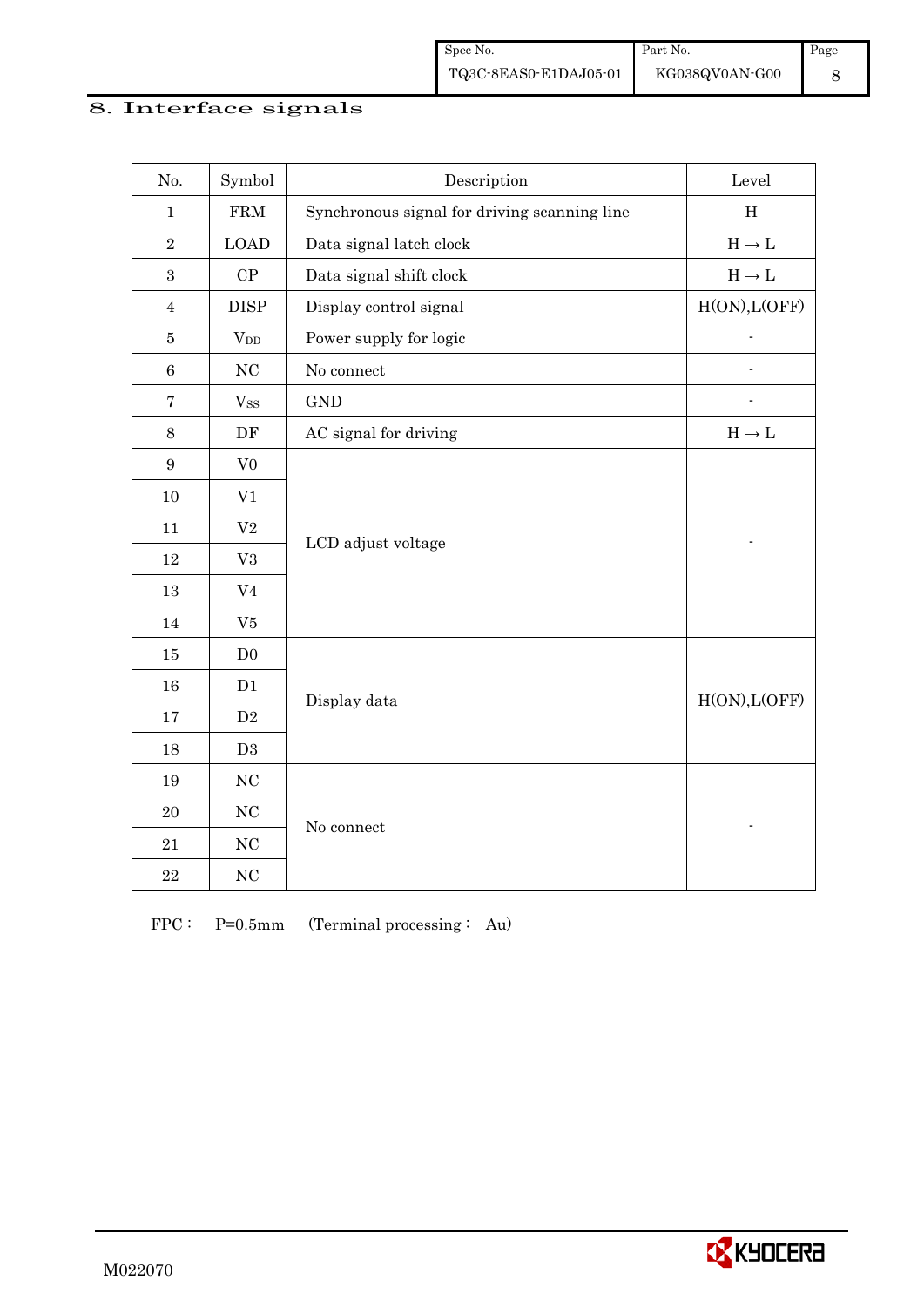



\* The cycle of the LOAD signal should be stable and continuously applied without interruption.

\* The above-mentioned timing chart is a reference to set up a LCD module, not an electrical rating.

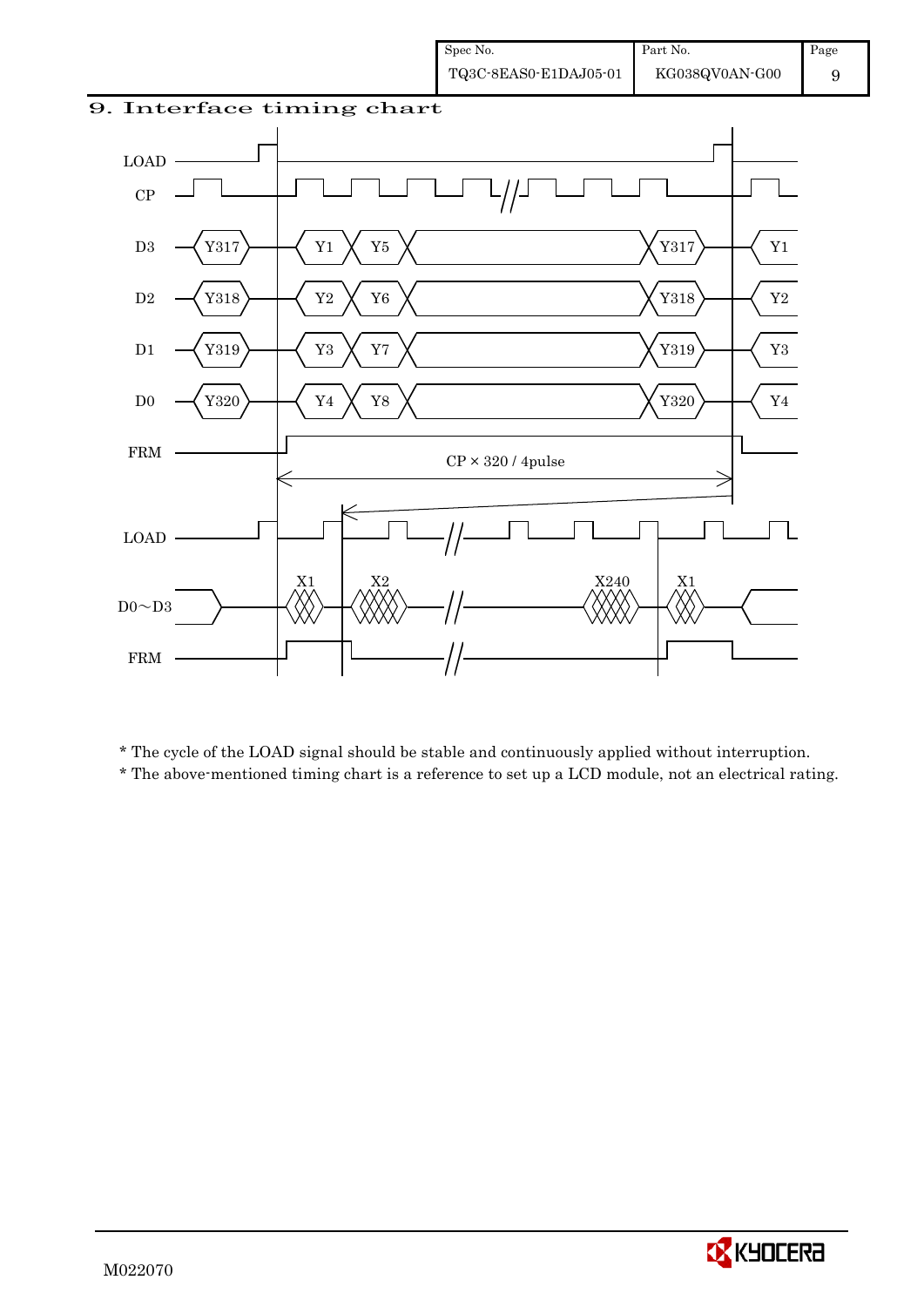



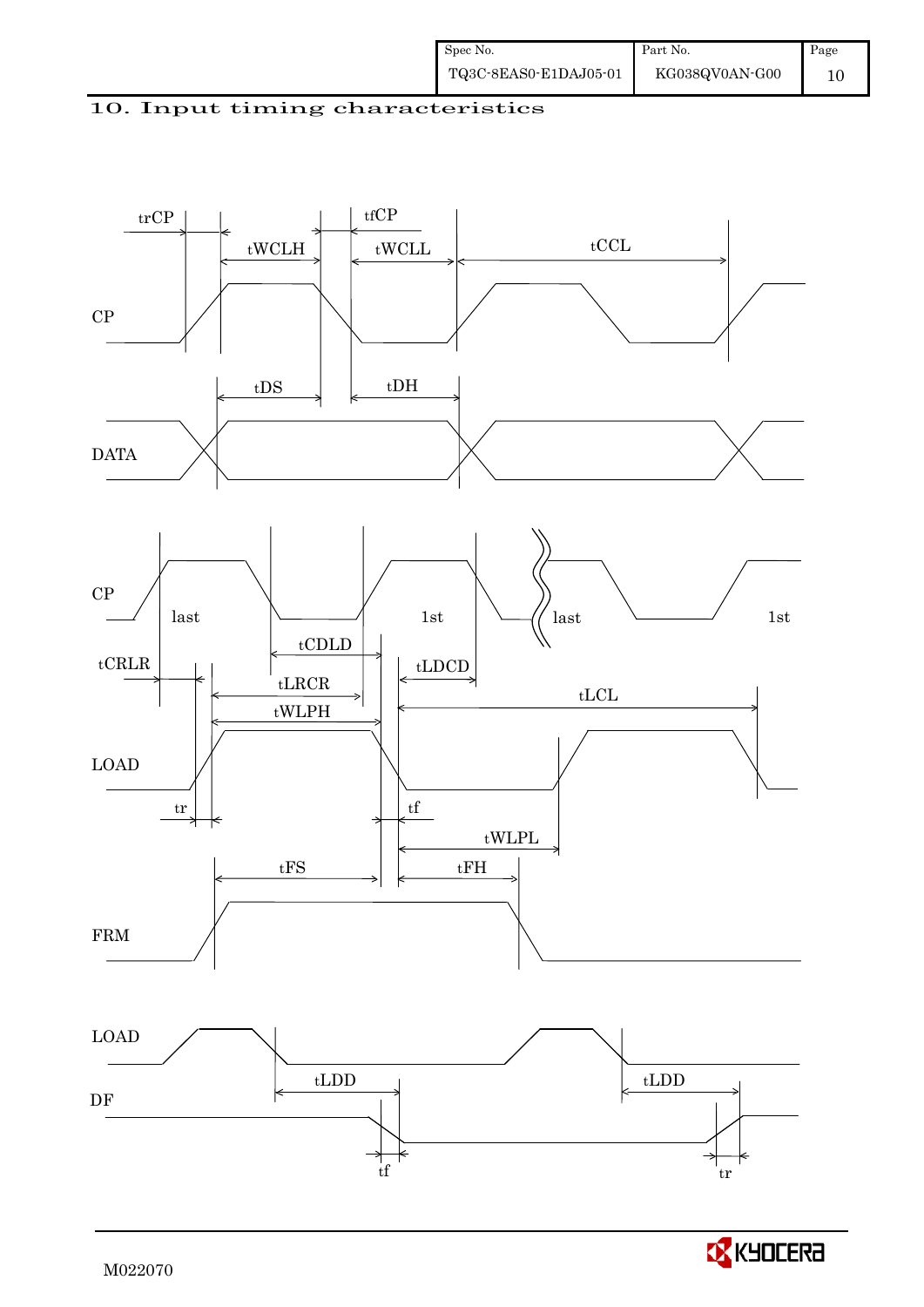|                                                   | Spec No. |                                               | Part No.                 |                          | Page |  |
|---------------------------------------------------|----------|-----------------------------------------------|--------------------------|--------------------------|------|--|
|                                                   |          | TQ3C-8EAS0-E1DAJ05-01                         | KG038QV0AN-G00           |                          | 11   |  |
| 10-1. Switching characteristics                   |          |                                               |                          |                          |      |  |
| Input characteristics : $V_{DD} = +3.3V \pm 0.3V$ |          | and $V_{DD} = +5.0V \pm 5\%$ , Temp. = 0~60°C |                          |                          |      |  |
| Item                                              |          | Symbol                                        | Min.                     | Max.                     | Unit |  |
| CP cycle                                          | $*1$     | tCCL                                          | 140                      |                          | ns   |  |
| CP"H" pulse width                                 |          | tWCLH                                         | 60                       | $\overline{\phantom{a}}$ | ns   |  |
| CP"L" pulse width                                 |          | tWCLL                                         | 60                       | $\blacksquare$           | ns   |  |
| CP rise up time                                   |          | trCP                                          | $\overline{\phantom{a}}$ | 40                       | ns   |  |
| CP fall down time                                 |          | tfCP                                          | $\blacksquare$           | 40                       | ns   |  |
| Data set up time                                  |          | tDS                                           | 40                       |                          | ns   |  |
| Data hold time                                    |          | $t$ DH                                        | 50                       | $\overline{\phantom{a}}$ | ns   |  |
| LOAD "H" pulse width                              |          | tWLPH                                         | 60                       |                          | ns   |  |
| LOAD "L" pulse width                              |          | tWLPL                                         | 300                      | $\overline{\phantom{a}}$ | ns   |  |
| LOAD cycle                                        | $*_{2}$  | tLCL                                          | 400                      | $\overline{\phantom{a}}$ | ns   |  |
| $CP$ rise $\rightarrow$ LOAD rise delay time      |          | $t$ CRLR                                      | 10                       |                          | ns   |  |
| $CP$ down $\rightarrow$ LOAD down delay time      |          | tCDLD                                         | 60                       | $\overline{\phantom{a}}$ | ns   |  |
| LOAD rise $\rightarrow$ CP rise delay time        |          | tLRCR                                         | 60                       |                          | ns   |  |
| LOAD down $\rightarrow$ CP down delay time        |          | tLDCD                                         | 60                       |                          | ns   |  |
| LOAD down $\rightarrow$ DF delay time             |          | tLDD                                          |                          | 200                      | ns   |  |
| Input signal rise up time                         |          | tr                                            | $\overline{\phantom{a}}$ | 40                       | ns   |  |
| Input signal fall down time                       |          | tf                                            | $\overline{\phantom{a}}$ | 40                       | ns   |  |
| FRM data set up time                              |          | tFS                                           | 40                       | $\overline{\phantom{a}}$ | ns   |  |
| FRM data hold time                                |          | tFH                                           | 60                       | $\blacksquare$           | ns   |  |

\*1 CP cycle is adjusted so that FRM signal is 75Hz.

\*2 LOAD cycle is constant.

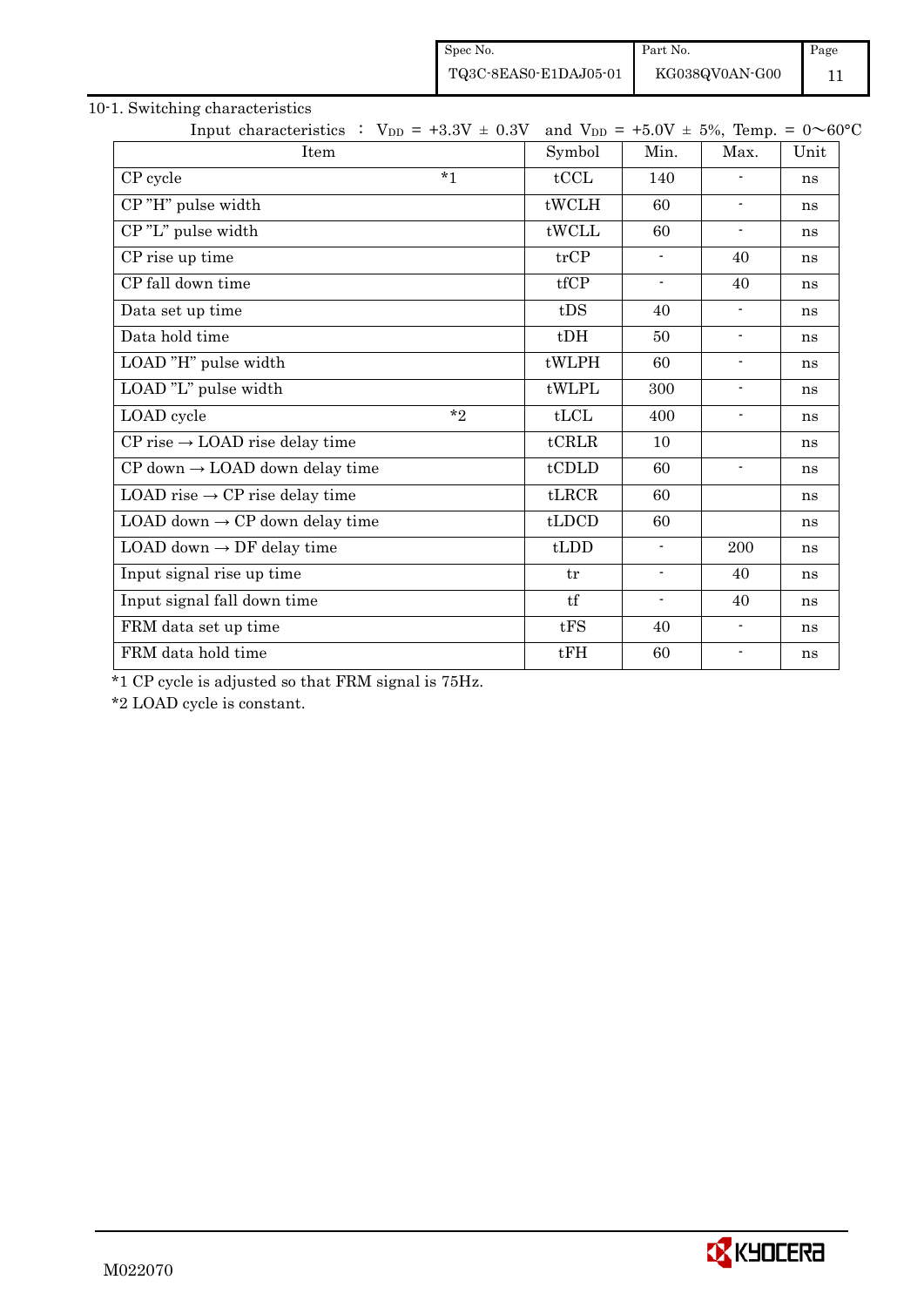#### 11. Recommended additional circuit



 These value above are theoretically calculated. Fine tuning might be required in some cases. For fine tuning value of the resistor shall be adjust to conform with the following equation.

> $|V0-V1| = |V4-V5|$  $|V1-V2| = |V3-V4|$

 R5,R6 : Shall be adjust to contrast value.  $(Reference: R5, R6 = 10K<sub>\Omega</sub>)$ 

#### 12. Example of randomizing circuit

Example of randomizing circuit



 There may be flickering on screen according to some LOAD signal frequencies. If in happens, set PRSET INPUTS terminals to select optimized conditions.

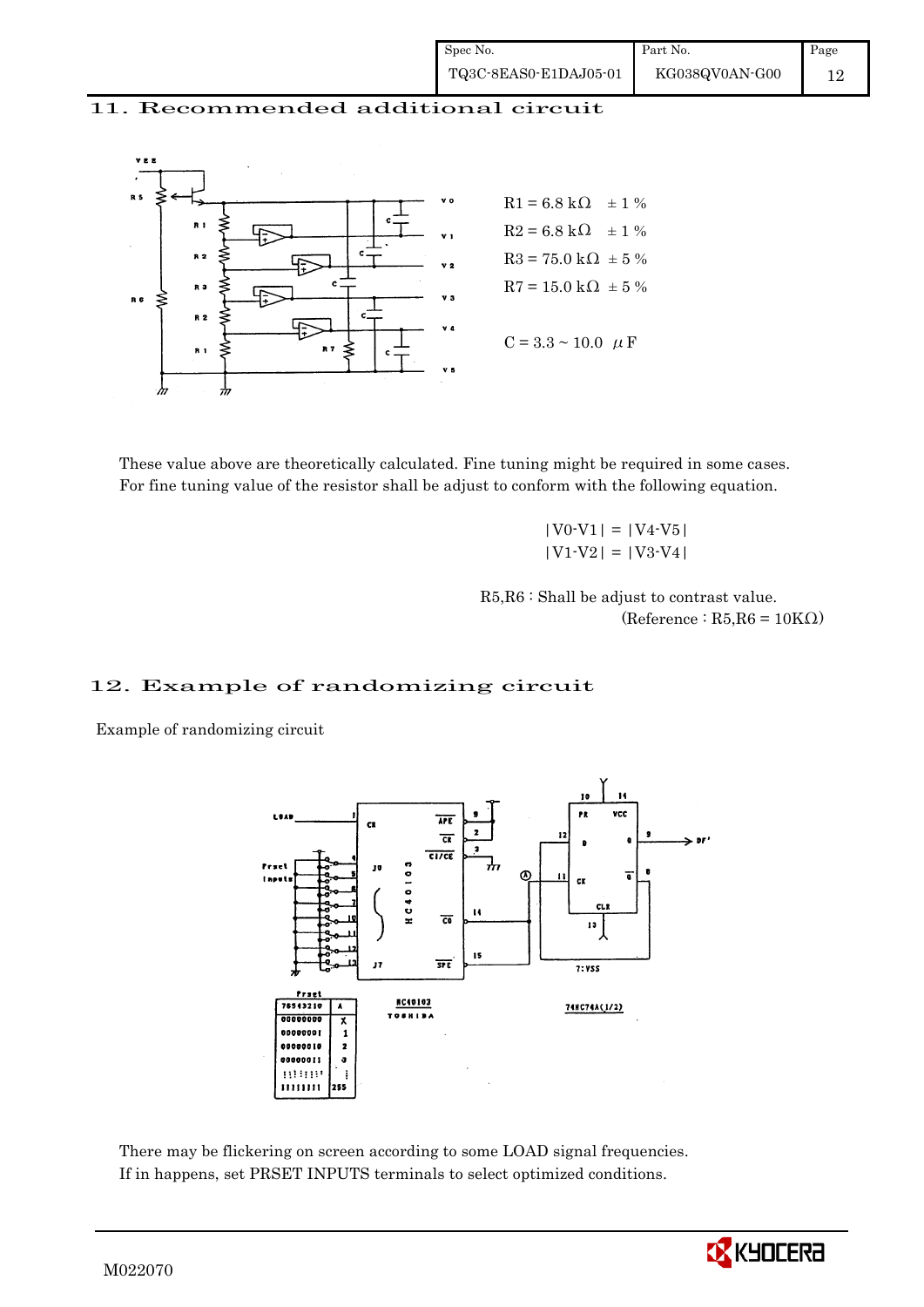| Spec No.              | Part No.       | Page |
|-----------------------|----------------|------|
| TQ3C-8EAS0-E1DAJ05-01 | KG038QV0AN-G00 |      |

#### 13. Supply voltage sequence condition

In normal operation, logic within the LCD module reverses the polarity of the drive voltage every few lines to prevent DC damage to the liquid crystal material. But when a voltage is present on  $V_{\text{CONT}}$  outside of the time when the  $V_{\text{DD}}$  logic voltage is stable, a drive voltage is applied to the liquid crystal material without the polarity reversals. This sometimes result in a deterioration of display quality and a reduction in life time.



 $*$  Input signal: FRM, LOAD, CP, D0 $\sim$ D3

- \* The above sequence should be designed as to maintain each normal voltage when the liquid crystal module load is applied to your system.
- \* Control the supply voltage sequence to not float any signal line when the LCD panel is being driven.

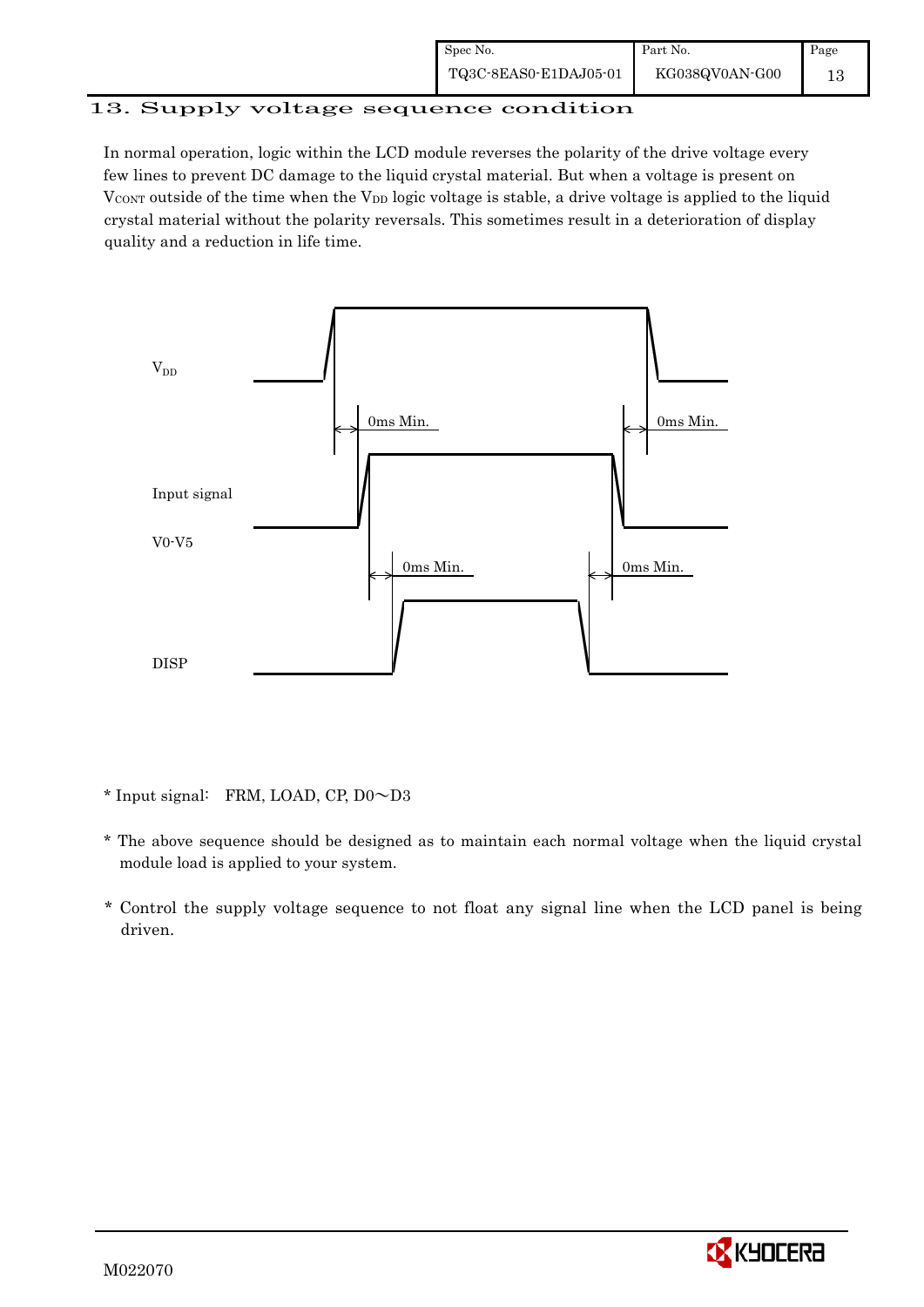| Spec No.              | Part No.       | Page |
|-----------------------|----------------|------|
| TQ3C-8EAS0-E1DAJ05-01 | KG038QV0AN-G00 |      |

#### 14. Lot number identification

The lot number shall be indicated on the back of the backlight case of each LCD.(Refer to the putting position to Outline Drawing.)

 $KG038QVOAN-G00 -  $\Box\Box$  -  $\Box$  -  $\Box$  MADE IN$ 

| $\downarrow \downarrow \quad \downarrow \quad \downarrow$ |  | $\downarrow$ |
|-----------------------------------------------------------|--|--------------|
| 12 3 4                                                    |  | - 5          |

| No1. • No5. above indicate            |
|---------------------------------------|
| 1. Year code                          |
| 2. Month code                         |
| 3. Date                               |
| 4. Version Number                     |
| 5. Country of origin (Japan or China) |
|                                       |

| Year       | 2008 | 2009 | 2010 | 2011 | 2012 | 2013 |
|------------|------|------|------|------|------|------|
| $\rm Code$ | ັ    |      |      |      |      |      |

| Month      | Jan. | Feb. | Mar. | Apr. | May | Jun. |
|------------|------|------|------|------|-----|------|
| $\rm Code$ |      |      |      |      |     |      |

| Month      | Jul. | Aug. | Sep. | $\rm Oct.$ | Nov. | Dec.     |
|------------|------|------|------|------------|------|----------|
| $\rm Code$ |      |      | ಀ    | 77         |      | <u>.</u> |

## 15. Warranty

#### 15-1. Incoming inspection

Please inspect the LCD within one month after your receipt.

#### 15-2. Production warranty

 Kyocera warrants its LCD's for a period of 12 months from the ship date. Kyocera shall, by mutual agreement, replace or re-work defective LCD's that are shown to be Kyocera's responsibility.

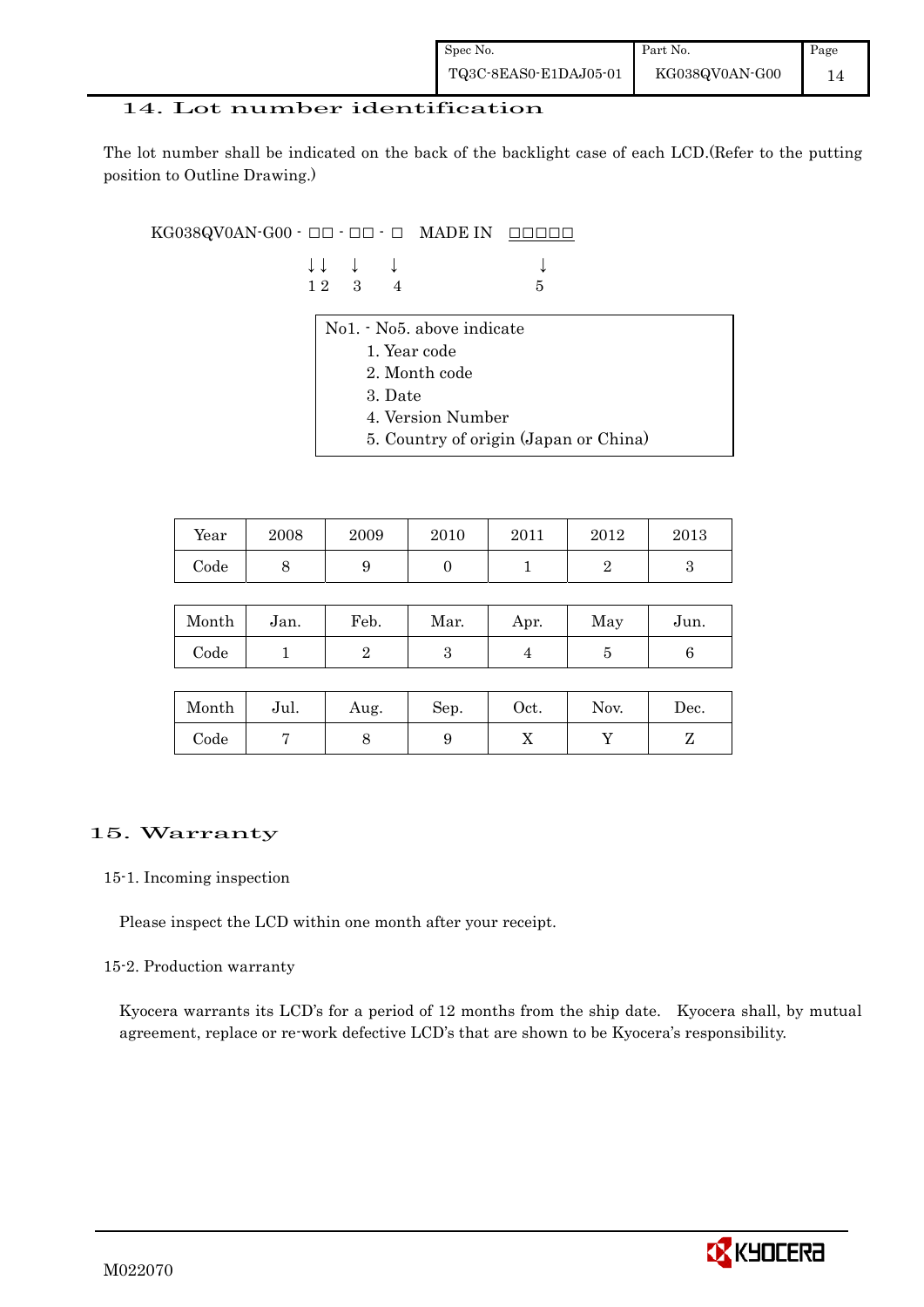#### 16. Precautions for use

- 16-1. Installation of the LCD
	- 1) A transparent protection plate shall be added to protect the LCD and its polarizer.
	- 2) The LCD shall be installed so that there is no pressure on the LSI chips.
	- 3) The LCD shall be installed flat, without twisting or bending.
	- 4) Please design the housing window so that its edges are between the active area and the effective area of the LCD screen.
	- 5) A transparent protection sheet is attached to the polarizer. Please remove the protection film slowly before use, paying attention to static electricity.

16-2. Static electricity

- 1) Since CMOS ICs are mounted directly onto the LCD glass, protection from static electricity is required.
- 2) Workers should use body grounding. Operator should wear ground straps.

16-3. LCD operation

- 1) The LCD shall be operated within the limits specified. Operation at values outside of these limits may shorten life, and/or harm display images.
- 2) Adjust the "Supply voltage for LCD driving  $(V_{\text{CONT}})$ " to obtain optimum viewing angle and contrast ratio.

16-4. Storage

- 1) The LCD shall be stored within the temperature and humidity limits specified. Store in a dark area, and protect the LCD from direct sunlight or fluorescent light.
- 2) Always store the LCD so that it is free from external pressure onto it.

16-5. Usage

- 1) DO NOT store in a high humidity environment for extended periods. Polarizer degradation bubbles, and/or peeling off of the polarizer may result.
- 2) The front polarizer is easily scratched or damaged. Prevent touching it with any hard material, and from being pushed or rubbed.
- 3) The LCD screen may be cleaned by wiping the screen surface with a soft cloth or cotton pad using a little Ethanol.
- 4) Water may cause damage or discoloration of the polarizer. Clean condensation or moisture from any source immediately.
- 5) Always keep the LCD free from condensation during testing. Condensation may permanently spot or stain the polarizer.
- 6) Do not disassemble LCD module because it will result in damage.
- 7) This Kyocera LCD module has been specifically designed for use in general electronic devices, but not for use in a special environment such as usage in an active gas. Hence, when the LCD is supposed to be used in a special environment, evaluate the LCD thoroughly beforehand and do not expose the LCD to chemicals such as an active gas.
- 8) Please do not use solid-base image pattern for long hours because a temporary afterimage may appear. We recommend using screen saver etc. in cases where a solid-base image pattern must be used.
- 9) Liquid crystal may leak when the module is broken. Be careful not to let the fluid go into your eyes and mouth. In the case the fluid touches your body; rinse it off right away with water and soap.

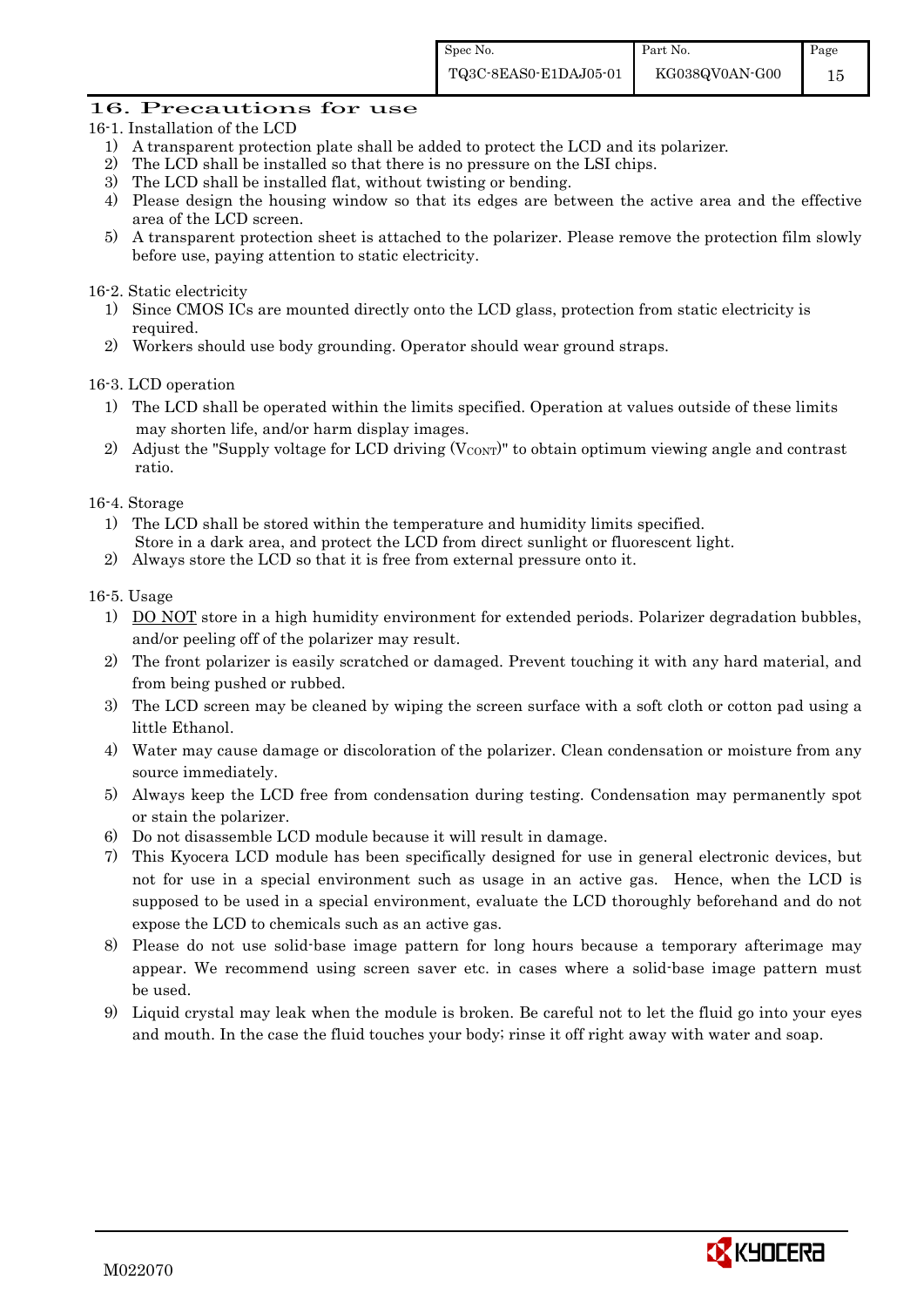#### 17. Reliability test data

| Test item                            | Test condition                                                                                       | Test time        |                                                            | Judgement                                                                  |
|--------------------------------------|------------------------------------------------------------------------------------------------------|------------------|------------------------------------------------------------|----------------------------------------------------------------------------|
| High temp.<br>atmosphere             | $60^{\circ}$ C                                                                                       | 240h             | Display function<br>Display quality<br>Current consumption | : No defect<br>$\therefore$ No defect<br>$\therefore$ No defect            |
| Low temp.<br>atmosphere              | $-20$ °C                                                                                             | 240h             | Display function<br>Display quality<br>Current consumption | $\therefore$ No defect<br>$\therefore$ No defect<br>$\therefore$ No defect |
| High temp.<br>humidity<br>atmosphere | $40^{\circ}$ C 90% RH                                                                                | 240h             | Display function<br>Display quality<br>Current consumption | $\therefore$ No defect<br>$\therefore$ No defect<br>$\therefore$ No defect |
| Temp. cycle                          | $-20\degree C$<br>0.5 <sub>h</sub><br>0.5 <sub>h</sub><br>R.T.<br>$60^{\circ}$ C<br>0.5 <sub>h</sub> | 10cycles         | Display function<br>Display quality<br>Current consumption | $\therefore$ No defect<br>$\therefore$ No defect<br>$\therefore$ No defect |
| High temp.<br>operation              | $60^{\circ}$ C                                                                                       | 500 <sub>h</sub> | Display function<br>Display quality<br>Current consumption | : No defect<br>$\therefore$ No defect<br>$\therefore$ No defect            |

\* Each test item uses a test LCD only once. The tested LCD is not used in any other tests.

\* The LCD is tested in circumstances in which there is no condensation.

\* The reliability test is not an out-going inspection.

 \* The result of the reliability test is for your reference purpose only. The reliability test is conducted only to examine the LCD's capability.

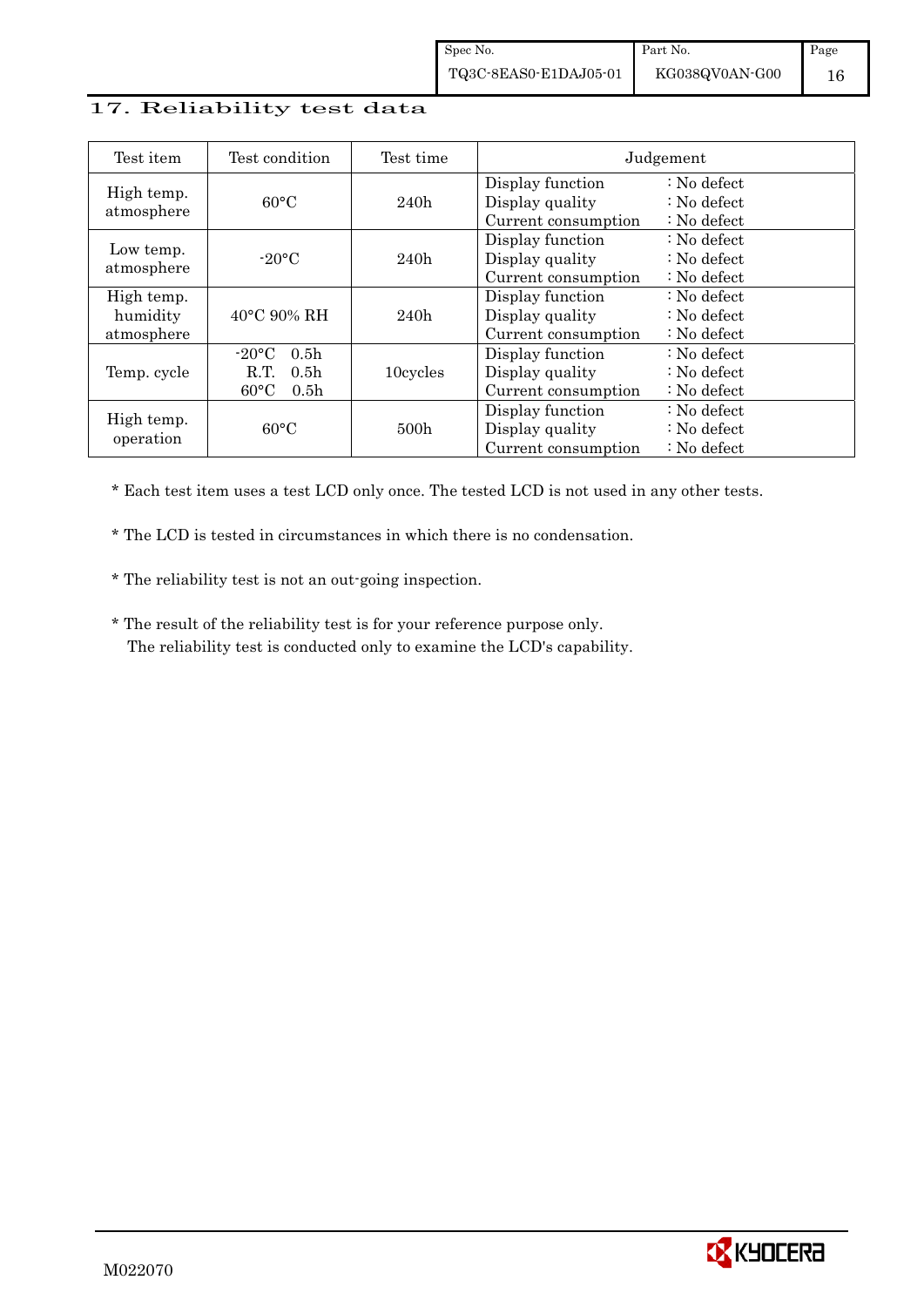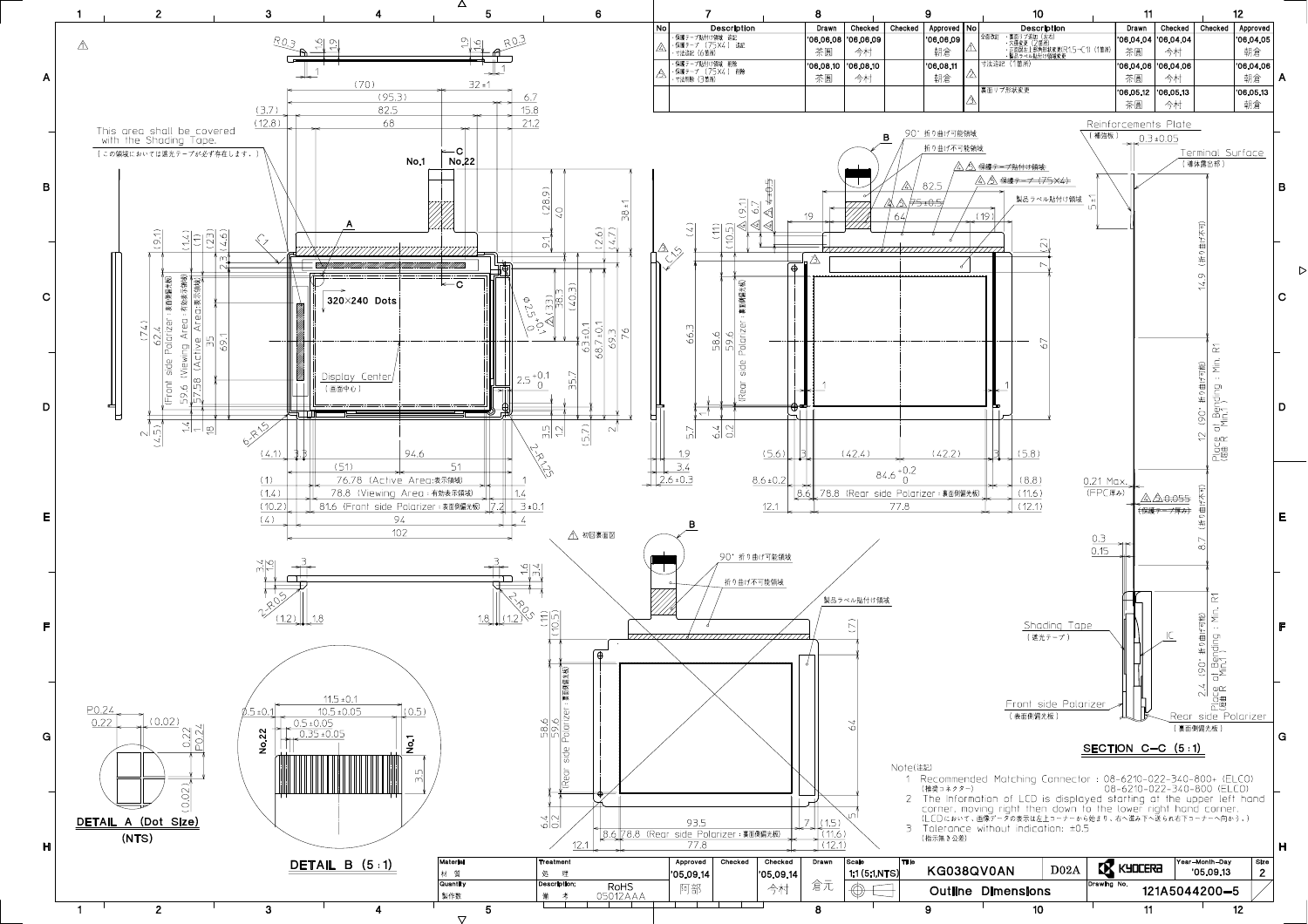|      | Spec No.   TQ3C-8EAS0-E2DAJ05-00 |
|------|----------------------------------|
| Jate | April 5, 2007                    |

# KYOCERA INSPECTION STANDARD

# TYPE : KG038QV0AN-G00

## KYOCERA CORPORATION KAGOSHIMA HAYATO PLANT LCD DIVISION

| Original      |          | Designed by $:$ Engineering dept. | Confirmed by $:QA$ dept. |                                    |            |
|---------------|----------|-----------------------------------|--------------------------|------------------------------------|------------|
| Issue Date    | Prepared | Checked                           | Approved                 | Checked                            | Approved   |
| April 5, 2007 | Meano    | 74. Tohumous                      |                          | <i>4 Matriculuoto</i> J. Sakaguchi | S. Hoyauko |

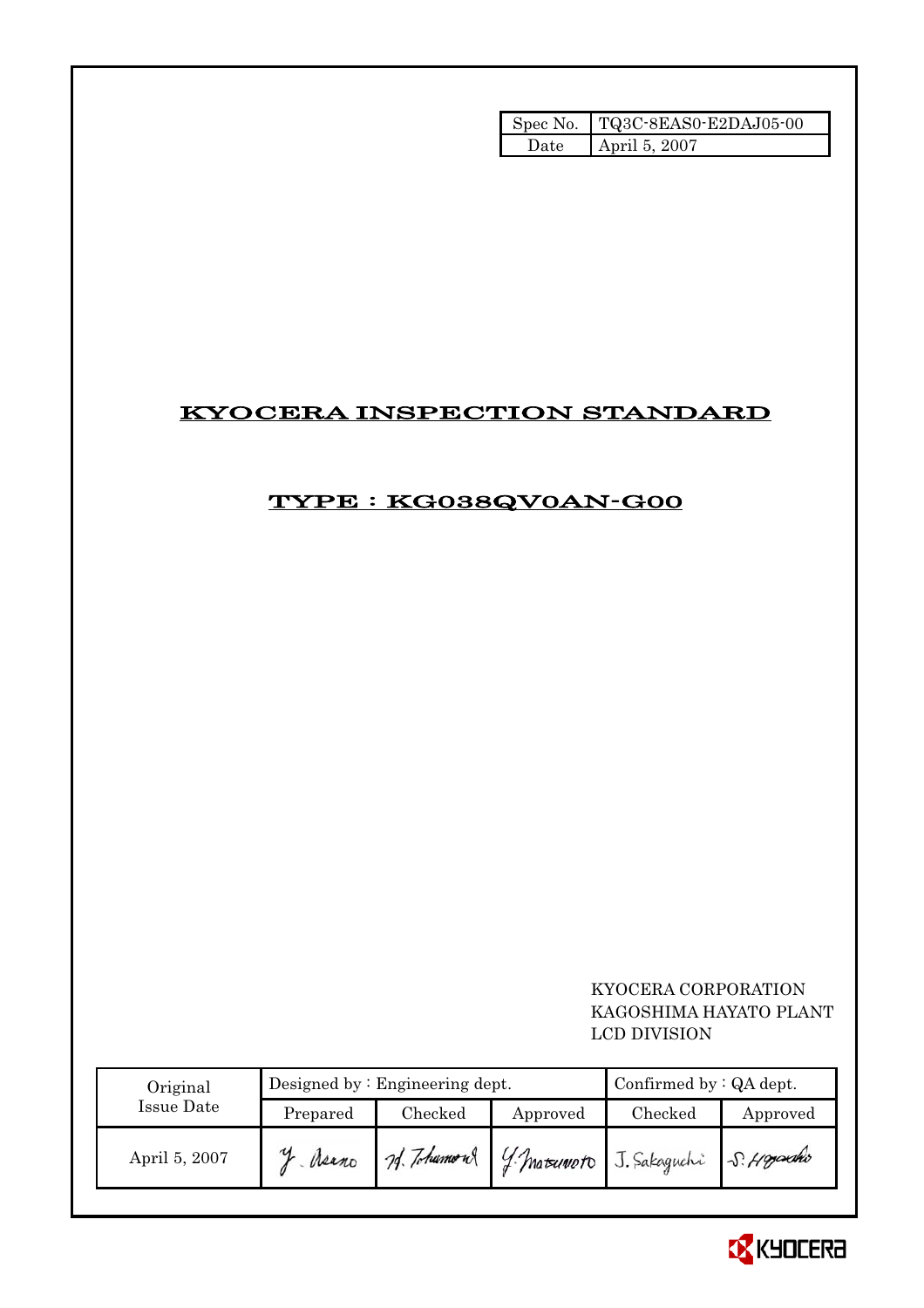| Spec No.              | Part No.       | Page |
|-----------------------|----------------|------|
| TQ3C-8EAS0-E2DAJ05-00 | KG038QV0AN-G00 |      |

|         |             |          |                                                            | Revision record |                        |                           |  |
|---------|-------------|----------|------------------------------------------------------------|-----------------|------------------------|---------------------------|--|
|         |             |          | Confirmed by : QA dept.<br>Designed by : Engineering dept. |                 |                        |                           |  |
|         | $\rm{Date}$ | Prepared |                                                            | Checked         | ${\Large\bf Approved}$ | $\rm Checked$<br>Approved |  |
|         |             |          |                                                            |                 |                        |                           |  |
|         |             |          |                                                            |                 |                        |                           |  |
| Rev.No. | $\rm{Date}$ | Page     |                                                            |                 | Descriptions           |                           |  |
|         |             |          |                                                            |                 |                        |                           |  |
|         |             |          |                                                            |                 |                        |                           |  |
|         |             |          |                                                            |                 |                        |                           |  |
|         |             |          |                                                            |                 |                        |                           |  |
|         |             |          |                                                            |                 |                        |                           |  |
|         |             |          |                                                            |                 |                        |                           |  |
|         |             |          |                                                            |                 |                        |                           |  |
|         |             |          |                                                            |                 |                        |                           |  |
|         |             |          |                                                            |                 |                        |                           |  |
|         |             |          |                                                            |                 |                        |                           |  |
|         |             |          |                                                            |                 |                        |                           |  |
|         |             |          |                                                            |                 |                        |                           |  |
|         |             |          |                                                            |                 |                        |                           |  |
|         |             |          |                                                            |                 |                        |                           |  |
|         |             |          |                                                            |                 |                        |                           |  |
|         |             |          |                                                            |                 |                        |                           |  |
|         |             |          |                                                            |                 |                        |                           |  |
|         |             |          |                                                            |                 |                        |                           |  |
|         |             |          |                                                            |                 |                        |                           |  |
|         |             |          |                                                            |                 |                        |                           |  |
|         |             |          |                                                            |                 |                        |                           |  |
|         |             |          |                                                            |                 |                        |                           |  |
|         |             |          |                                                            |                 |                        |                           |  |
|         |             |          |                                                            |                 |                        |                           |  |
|         |             |          |                                                            |                 |                        |                           |  |
|         |             |          |                                                            |                 |                        |                           |  |
|         |             |          |                                                            |                 |                        |                           |  |
|         |             |          |                                                            |                 |                        |                           |  |
|         |             |          |                                                            |                 |                        |                           |  |
|         |             |          |                                                            |                 |                        |                           |  |
|         |             |          |                                                            |                 |                        |                           |  |
|         |             |          |                                                            |                 |                        |                           |  |
|         |             |          |                                                            |                 |                        |                           |  |
|         |             |          |                                                            |                 |                        |                           |  |
|         |             |          |                                                            |                 |                        |                           |  |
|         |             |          |                                                            |                 |                        |                           |  |

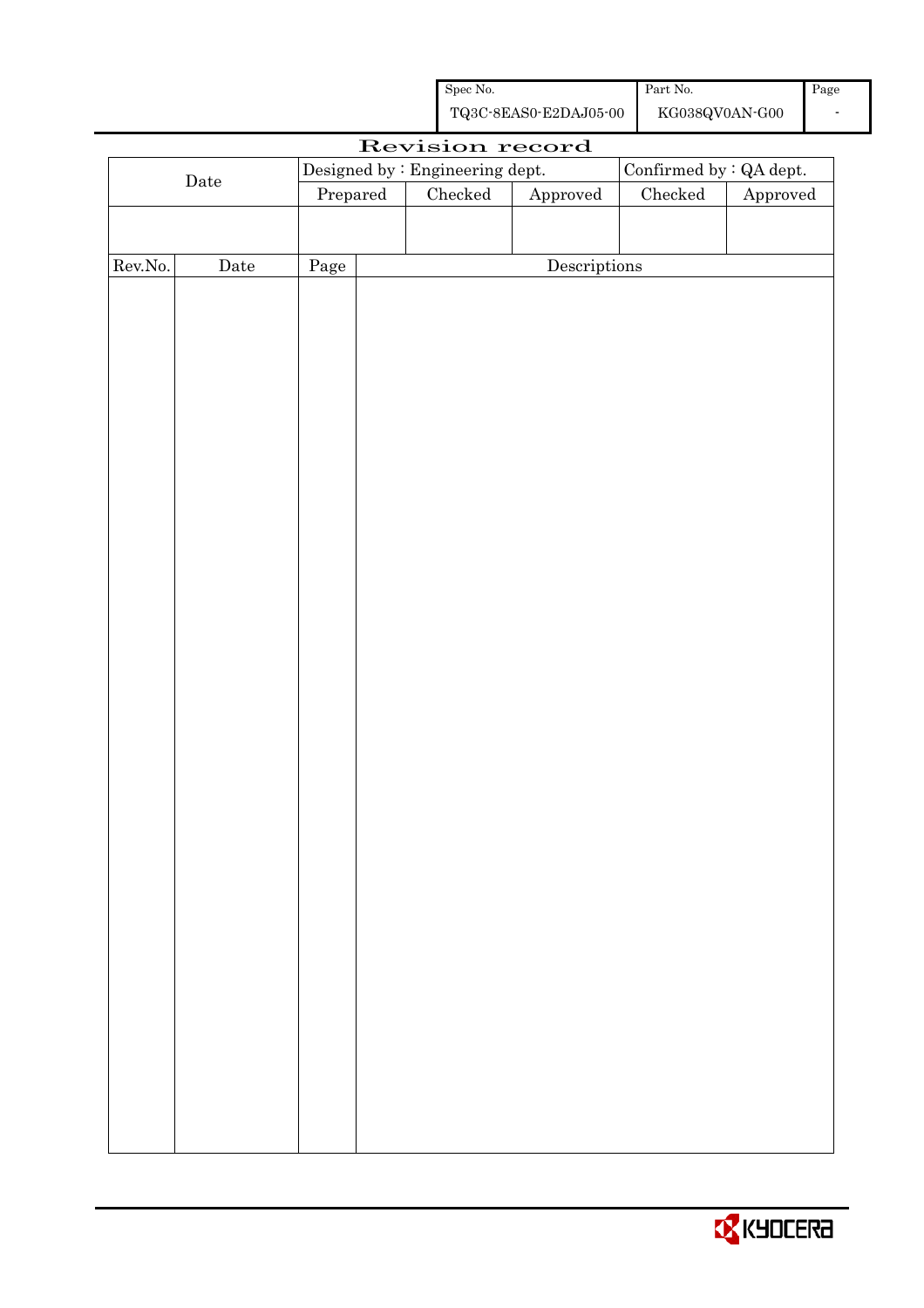# Visuals specification

1) Note

| Item                     | <b>Note</b>                                                                                                                                                                                                                                                                                                                                               |                                                                                                         |  |  |  |
|--------------------------|-----------------------------------------------------------------------------------------------------------------------------------------------------------------------------------------------------------------------------------------------------------------------------------------------------------------------------------------------------------|---------------------------------------------------------------------------------------------------------|--|--|--|
| General                  | 1. When defects specified in this Inspection Standards are<br>inspected, operating voltage (V <sub>OP</sub> ) shall be set at the level<br>where optimized contrast is available. Display quality is<br>applied up to effective viewing area. (Bi-level INSPECTION)                                                                                       |                                                                                                         |  |  |  |
|                          | 2. This inspection standard about the image quality shall be<br>applied to any defect within the effective viewing area and<br>shall not be applicable to outside of the area.                                                                                                                                                                            |                                                                                                         |  |  |  |
|                          | 3. Should any defects which are not specified in this standard<br>happen, additional standard shall be determined by mutual<br>agreement between customer and Kyocera.<br>4. Inspection conditions<br>Luminance<br>: 500 Lux minimum.<br>: 300 mm(from the sample)<br>Inspection distance<br>Temperature<br>: $25 \pm 5$ °C<br>Direction<br>: right above |                                                                                                         |  |  |  |
|                          |                                                                                                                                                                                                                                                                                                                                                           |                                                                                                         |  |  |  |
| Definition of inspection | Pinhole, Bright spot                                                                                                                                                                                                                                                                                                                                      | The color of a small area is                                                                            |  |  |  |
| item                     | Black spot, Scratch<br>Foreign particle                                                                                                                                                                                                                                                                                                                   | different from the remainder.<br>The phenomenon does not<br>change with voltage.                        |  |  |  |
|                          | Contrast variation                                                                                                                                                                                                                                                                                                                                        | The color of a small area is<br>different from the remainder.<br>The phenomenon change with<br>voltage. |  |  |  |
|                          | Polarizer<br>(Scratch, Bubble, Dent)                                                                                                                                                                                                                                                                                                                      | Scratch, Bubble and Dent in the<br>polarizer which can be<br>observed<br>in on / off state.             |  |  |  |

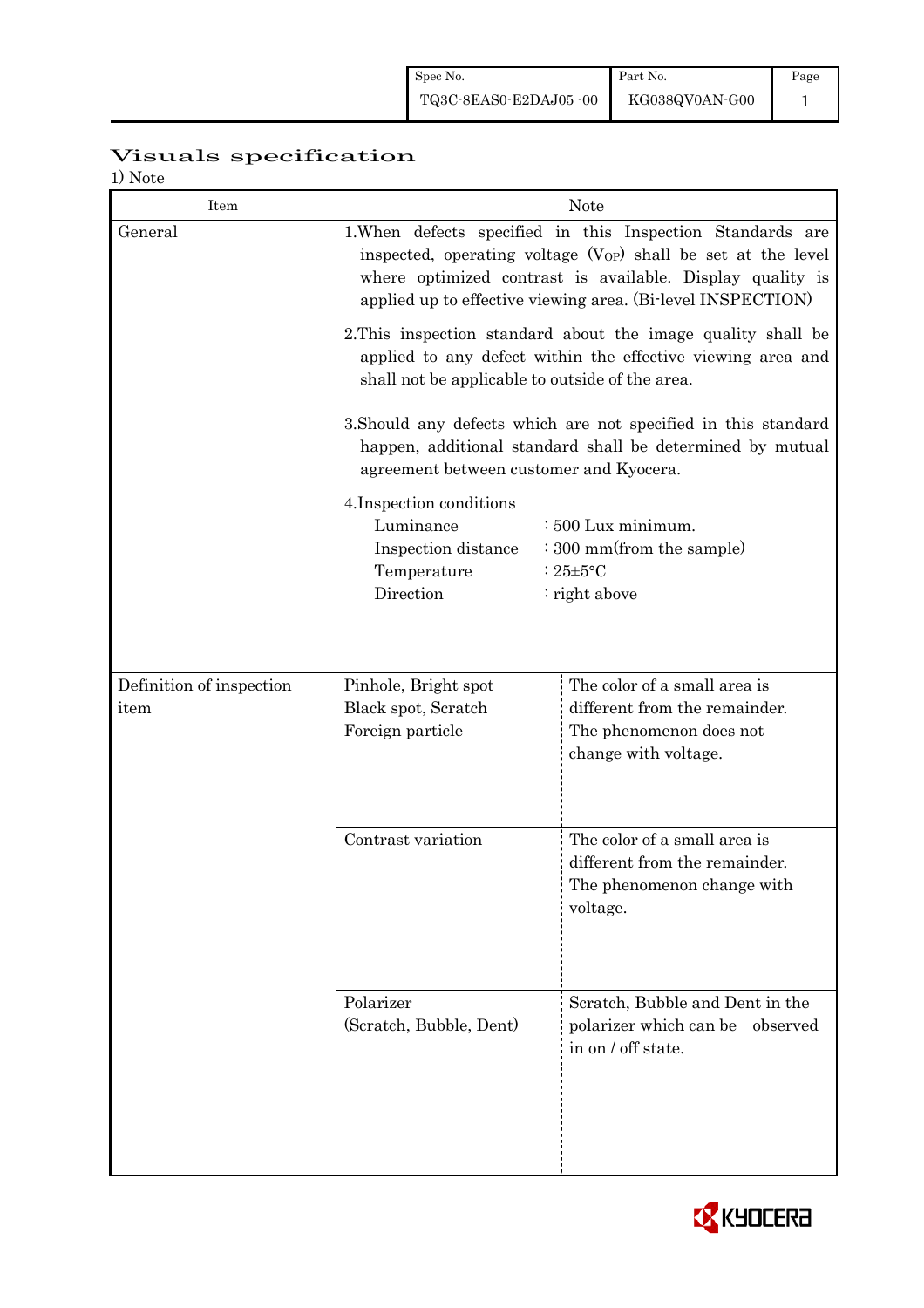| Spec No.              | Part No.       | Page |
|-----------------------|----------------|------|
| TQ3C-8EAS0-E2DAJ05-00 | KG038QV0AN-G00 |      |

### 2)Standard

| Inspection item                                       | Judgement standard                                 |                                       |                     |                  |                                   |
|-------------------------------------------------------|----------------------------------------------------|---------------------------------------|---------------------|------------------|-----------------------------------|
| Pinhole, Bright spot,<br>Black spot, Foreign particle | b                                                  |                                       |                     |                  |                                   |
|                                                       |                                                    |                                       |                     | $d = (a + b)/2$  |                                   |
|                                                       | Category                                           | Size(mm)                              |                     |                  | Acceptable number                 |
|                                                       | $\boldsymbol{A}$                                   |                                       | $d\leqq0.2$         |                  | Neglected                         |
|                                                       | $0.2\,<\,\mathrm{d}\leq0.3$<br>$\bf{B}$            |                                       | $\overline{5}$      |                  |                                   |
|                                                       | $\mathcal{C}$<br>${\bf D}$                         | $0.3 \leq d \leq 0.5$<br>$0.5\,<\,$ d |                     | 3                |                                   |
|                                                       |                                                    |                                       |                     | $\boldsymbol{0}$ |                                   |
| Scratch, Foreign particle                             | $\boldsymbol{A}$                                   | W<br>Width (mm)<br>$W \leq 0.03$      | Length $(mm)$       |                  | Acceptable<br>number<br>Neglected |
|                                                       | $\, {\bf B}$                                       |                                       | $L \leq 2.0$        |                  | Neglected                         |
|                                                       | $\mathcal{C}$                                      | $0.03 < W \le 0.10$                   | $2.0 \le L \le 4.0$ |                  | $\sqrt{3}$                        |
|                                                       | D                                                  |                                       | $4.0<\,$ L          |                  | $\overline{0}$                    |
|                                                       | E                                                  | 0.10 < W                              |                     |                  | According to<br>'Circular'        |
|                                                       |                                                    |                                       |                     |                  |                                   |
| Contrast variation                                    | a                                                  | b                                     | $d = (a + b)/2$     |                  |                                   |
|                                                       | Size (mm)<br>Acceptable number<br>Category         |                                       |                     |                  |                                   |
|                                                       | $d \leq 0.5$<br>Neglected<br>A                     |                                       |                     |                  |                                   |
|                                                       | $0.5 < d \leq 0.7$<br>$\bf{B}$<br>$\boldsymbol{3}$ |                                       |                     |                  |                                   |
|                                                       | $\mathcal{C}$                                      | $0.7\,<\,$ d                          |                     |                  | $\boldsymbol{0}$                  |
|                                                       |                                                    |                                       |                     |                  |                                   |